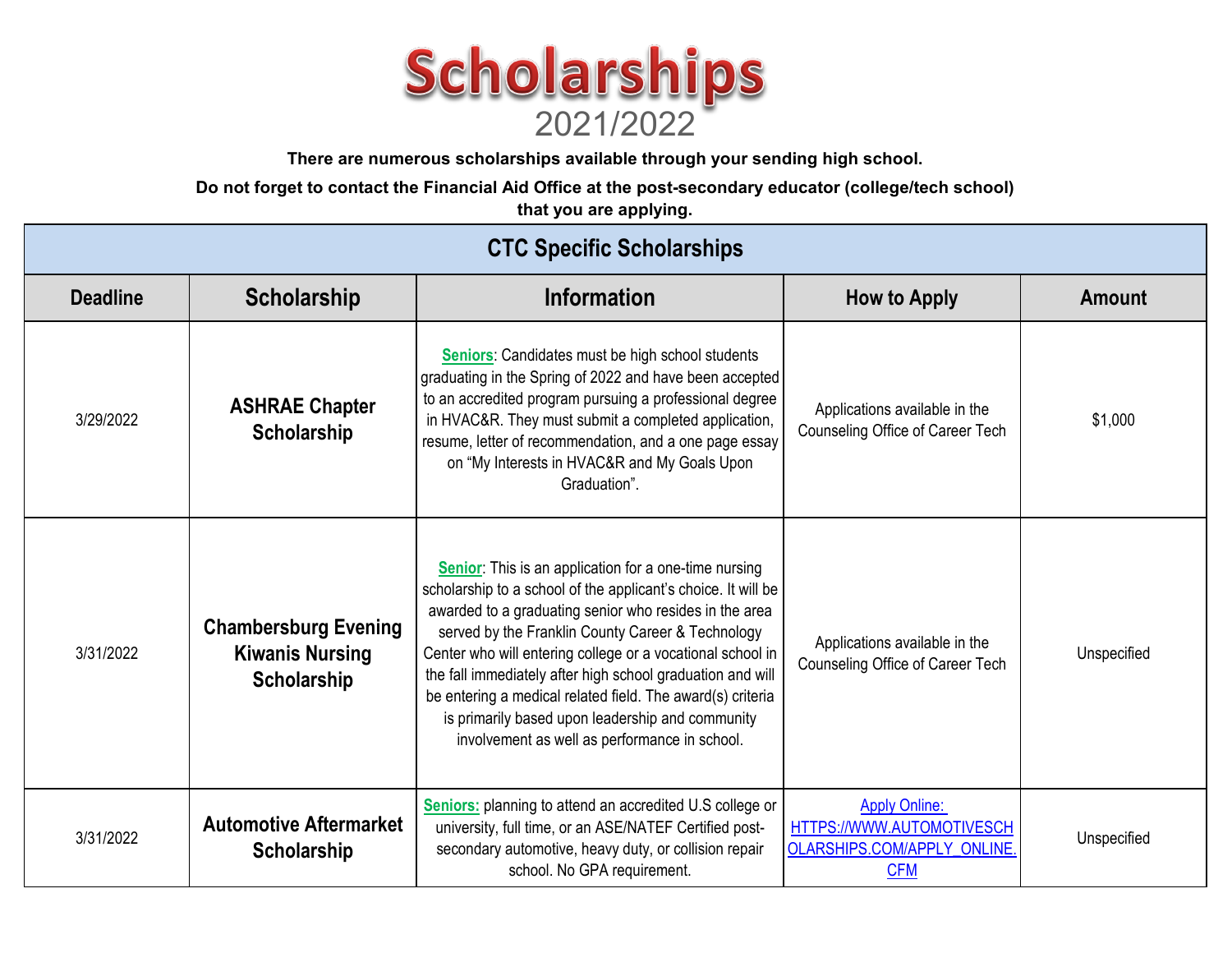| 3/31/2022 | <b>Breslow Foundation</b><br><b>Scholarship</b>                                               | Seniors: Applicants must be enrolled or accepted into a 4<br>year degree program. Priority is given to students who<br>plan a professional career in the automotive aftermarket,<br>in categories such as engineering or business.                                                                                                                                                                                            | <b>Apply Online:</b><br>https://www.automotivescholarships.<br>com/scholarshiptype.cfm?type=6        | \$2,000                                  |
|-----------|-----------------------------------------------------------------------------------------------|-------------------------------------------------------------------------------------------------------------------------------------------------------------------------------------------------------------------------------------------------------------------------------------------------------------------------------------------------------------------------------------------------------------------------------|------------------------------------------------------------------------------------------------------|------------------------------------------|
| 3/31/2022 | <b>Gates Corporation</b><br><b>Scholarship</b>                                                | Seniors entering a full time post-secondary program at an<br>accredited college or university or an ASE/NATEF<br>certified automotive vocational school. Applicants must be<br>planning a career in the automotive aftermarket and<br>preference give to automotive technicians.                                                                                                                                              | <b>Apply online:</b><br>https://www.automotivescholars<br>hips.com/scholarshiptype.cfm?ty<br>$pe=29$ | <b>Various Amounts</b>                   |
| 3/31/2022 | <b>Michael Busch Memorial</b><br><b>Scholarship</b>                                           | Seniors enrolled or planning to enroll as a full time<br>student in a 2 or 4 year college or an ASE./NATEF<br>certified post-secondary collision repair program                                                                                                                                                                                                                                                               | <b>Apply online:</b><br>https://www.automotivescholars<br>hips.com/scholarshiptype.cfm?ty<br>$pe=16$ | Two at \$1,000                           |
| 3/31/2022 | <b>Jeremy Denton Memorial</b><br><b>Scholarship</b>                                           | Seniors: The Jeremy Denton Memorial Scholarship will<br>present two \$1,000 annual scholarships designated for<br>one male and one female student pursuing careers in the<br>automotive aftermarket industry. Applicants must plan to<br>attend an accredited U.S college or university, full time, or<br>an ASE/NATEF Certified post-secondary automotive,<br>heavy duty, or collision repair school. No GPA<br>requirement. | <b>Apply Online:</b><br>https://automotivescholarships.c<br>om/scholarships/jeremy-denton            | \$1,000                                  |
| 3/31/2021 | <b>National Restaurant</b><br><b>Association Educational</b><br><b>Foundation Scholarship</b> | Seniors enrolled or accepted as a full time or substantial<br>part-time student at an accredited post-secondary<br>institution, college, or university for the upcoming<br>academic year majoring in a restaurant or food service<br>related program and plan to be enrolled for at least two<br>consecutive terms.                                                                                                           | <b>Apply online:</b><br>https://chooserestaurants.org/Pr<br>ograms-and-<br>Scholarships/Scholarship  | Awards range from<br>\$2,500 to \$10,000 |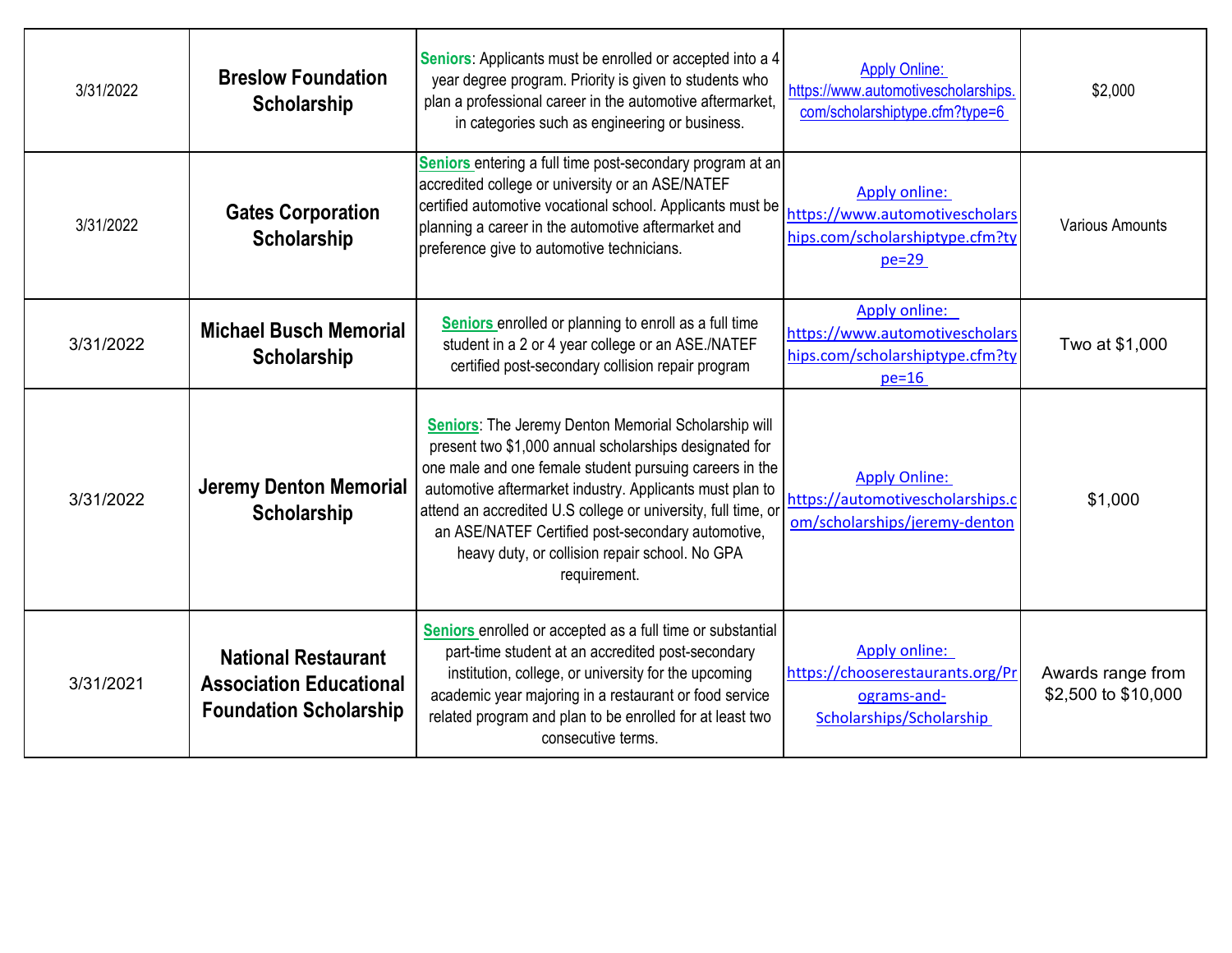| 3/31/2022                              | University of the<br><b>Aftermarket Foundation</b><br>Scholarship                   | <b>Seniors</b> planning a career in the Automotive Aftermarket<br>and planning to attend a full time program at an<br>accredited college or university, or an ASE/NATEF<br>certified post secondary automotive, collision, or heavy<br>duty technician training program with no minimum GPA<br>requirement                                                                                                                                                                                                                                                                                 | <b>Apply Online:</b><br>https://automotivescholarships.c<br>om/scholarships/university-of-<br>the-aftermarket                                                  | <b>Various Amounts</b>                                                                                  |
|----------------------------------------|-------------------------------------------------------------------------------------|--------------------------------------------------------------------------------------------------------------------------------------------------------------------------------------------------------------------------------------------------------------------------------------------------------------------------------------------------------------------------------------------------------------------------------------------------------------------------------------------------------------------------------------------------------------------------------------------|----------------------------------------------------------------------------------------------------------------------------------------------------------------|---------------------------------------------------------------------------------------------------------|
| 01/07/2022 (Fall)<br>4/1/2022 (Spring) | <b>FCCTC Alumni</b><br><b>Association Scholarship</b>                               | Seniors at FCCTC with a GPA of at least 3.0 who have<br>been accepted to an accredited college or technical<br>school pursuring a degree or certification.                                                                                                                                                                                                                                                                                                                                                                                                                                 | Applications available in the<br>Counseling Office of Career Tech                                                                                              | Awards will be based on<br><b>Education Intent, Scholastic</b><br>Achievement, and General<br>Character |
| 4/1/2022                               | <b>Lockhead Martin</b><br><b>Vocational Scholarship</b>                             | Senior: Applicants must be a high school senior OR high<br>school graduate (or GED equivalent), and have not<br>earned a bachelor's degree prior to the 2022-23<br>academic year. Must be currently enrolled or planning to<br>enroll part- or full-time at one of the following types of<br>accredited institutions: vocational technical school, trade<br>school, two-year community college or state college.Be<br>pursuing an associate's degree, credit-bearing certificate<br>or an industry-recognized credential, in engineering,<br>technology and advanced manufacturing fields. | <b>Apply Online:</b><br>https://www.lockheedmartin.co<br>m/en-us/who-we-<br>are/communities/stem-<br>education/lockheed-martin-<br>vocational-scholarship.html | Up to \$5000                                                                                            |
| 04/1/2022 (Spring)<br>10/1/2022 (Fall) | <b>CVP (Community)</b><br><b>Veterinary Partners</b><br><b>College Scholarship)</b> | Seniors who will be attending college write an essay for<br>500 plus words on one the subjects: (1) How have<br>animals positively affected your life or the life of someone https://students.ca.uky.edu/scholarsh<br>you know? (2) Why are animal rights important to you?(3)<br>If you had to choose one animal to be, what would you<br>pick and why?                                                                                                                                                                                                                                   | Apply online:<br>ip/community-veterinary-partners-<br>college                                                                                                  | \$1,000                                                                                                 |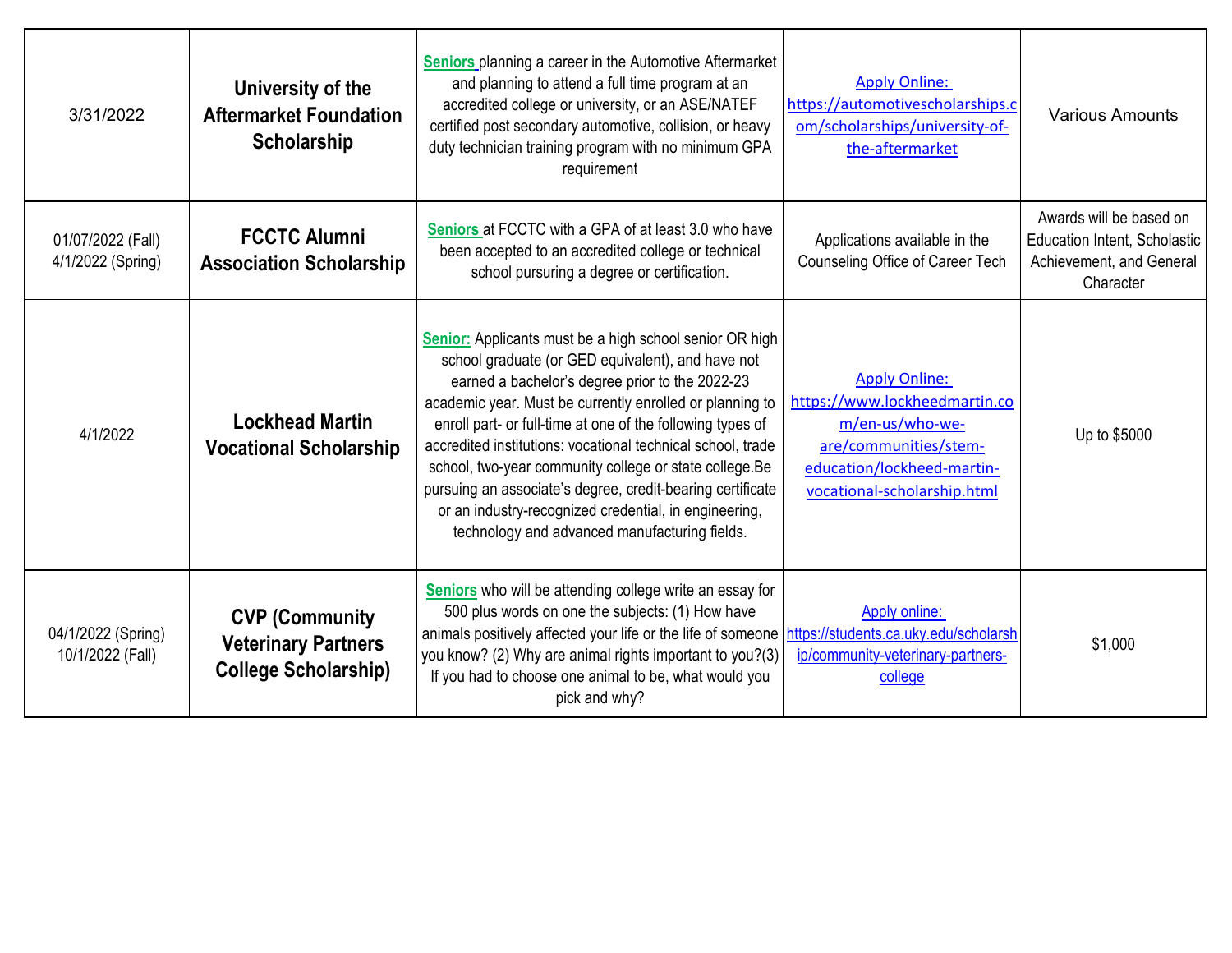| 4/1/2022                                 | <b>Imagine America</b><br><b>Scholarship</b>                        | <b>Seniors attending certain technical institutes (Such as</b><br>UTI) as well as career colleges. Demonstrate likely<br>completion of a postsecondary program. Achieve a high<br>school grade point average of 2.5 or higher. Prove<br>financial need. Participate in voluntary community service<br>during their senior year. Please consult the list of<br>participating schools located in the Counseling Office<br>scholarship folder prior to applying.                                                                                                                                            | Apply online: https://www.imagine-<br>america.org/applyforscholarships/                                         | \$1,000                                               |
|------------------------------------------|---------------------------------------------------------------------|----------------------------------------------------------------------------------------------------------------------------------------------------------------------------------------------------------------------------------------------------------------------------------------------------------------------------------------------------------------------------------------------------------------------------------------------------------------------------------------------------------------------------------------------------------------------------------------------------------|-----------------------------------------------------------------------------------------------------------------|-------------------------------------------------------|
| 4/1/2022                                 | <b>SkillsUSA / NTHS</b><br>Scholarship                              | NTHS Members: Applicants must be current members of<br>both SKillsUSA and NTHS                                                                                                                                                                                                                                                                                                                                                                                                                                                                                                                           | Log onto NTHS.org with your user<br>name and password (provided when<br>you enrolled) to find scholarships      | \$1,000                                               |
| 4/15/2022                                | <b>EcoLab Scholarship</b><br><b>Competition</b>                     | <b>Seniors:</b> Applicants must be enrolled in at least 12 credit<br>hours for both the upcoming fall and spring semester, and<br>a major in hospitality management as a US college or<br>university.                                                                                                                                                                                                                                                                                                                                                                                                    | <b>Apply online:</b><br>https://ahlef.scholarshipapps.org<br>/index.cfm                                         | Bachelorate Major: \$2000,<br>Associate Major: \$1000 |
| 04/30/2022 (Spring)<br>10/31/2021 (Fall) | <b>ACFEF Scholarships</b><br>(Culinary, Pastry, or Food<br>Service) | Seniors: Grants will be awarded on a competitive basis to<br>exemplary working culinary professionals who wish to<br>update their skills through continuing education.                                                                                                                                                                                                                                                                                                                                                                                                                                   | <b>Apply Online:</b><br>https://www.acfchefs.org/ACF/Educa<br>tion/Scholarships/ACF/Education/Sc<br>holarships/ | $$1500 - $2500$                                       |
| 4/30/2022                                | <b>Chambersburg Garden</b><br><b>Club Scholarship</b>               | <b>Seniors:</b> Eligibility is limited to the fields of Horticulture,<br>Floriculture, Landscape Architec-ture, Conservation,<br>Forestry, Botany, Agronomy, Plant Pathology,<br>Environmen-tal Control, City Planning, Land Management<br>and/or allied subjects. No affiliation or relationship with<br>the garden club is necessary. It is open to any graduating<br>student of secondary school that is approved by the<br>Department of Education of Pennsylvania. It is available<br>to students enrolled in fully accredited colleges or<br>universities which confer associate/bachelor degrees. | Applications available in the<br>Counseling Office of Career Tech                                               | \$1,000                                               |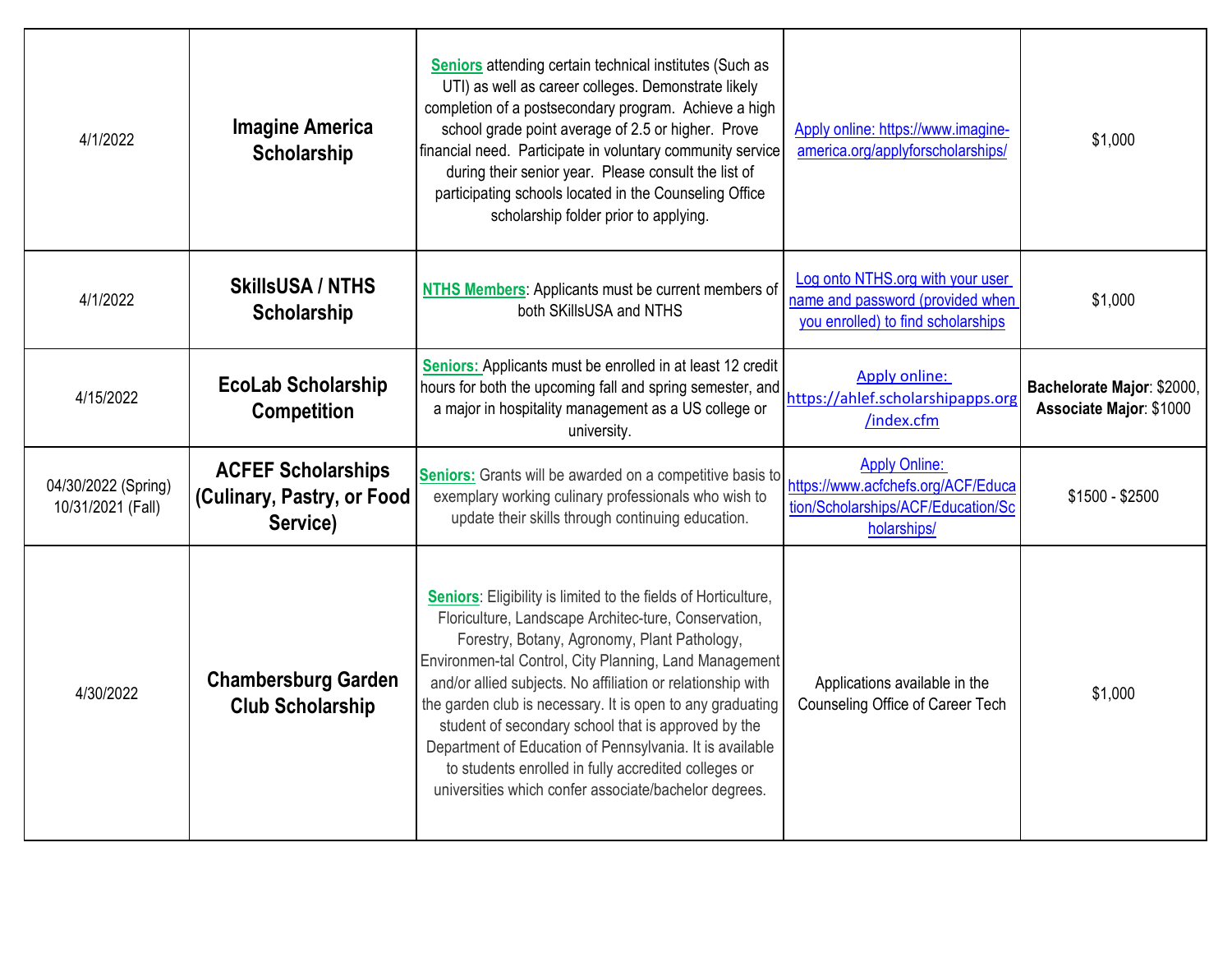| 5/1/2022  | <b>Incoming Freshman</b><br>Scholarship                                            | <b>Seniors:</b> This scholarship was created exclusively for<br>incoming freshman to encourage enrollment in hospitality-<br>related undergraduate programs and attract more<br>students to the lodging industry.                                                                                                                                                             | <b>Apply Online:</b><br>https://www.ahlafoundation.org/schol<br>arships/academic-scholarships/ahlaf<br>self-nominated-<br>scholarships#scholarAmex         | Associate Majors: \$2000<br>Bachelorate Majors: \$4000 |
|-----------|------------------------------------------------------------------------------------|-------------------------------------------------------------------------------------------------------------------------------------------------------------------------------------------------------------------------------------------------------------------------------------------------------------------------------------------------------------------------------|------------------------------------------------------------------------------------------------------------------------------------------------------------|--------------------------------------------------------|
| 5/1/2022  | <b>Purland Supply</b><br><b>Vocational and Skilled</b><br><b>Trade Scholarship</b> | Seniors accepted into an accredited trade school,<br>vocational college, technical school or community college<br>for the study if trade, craft, or labor occupations.<br>Recipients are chosen on their ability to describe how<br>their chosen trade or field plays an important role in<br>today's world any why this is the path they have chosen.                        | Apply online:<br>http://www.purelandsupply.com<br>/t-scholarship.aspx                                                                                      | \$500                                                  |
| 5/1/2022  | Jon H Poteat Scholarship                                                           | NTHS Members: Current NTHS members who have not<br>graduated yet.                                                                                                                                                                                                                                                                                                             | Log onto NTHS.org with your user<br>name and password (provided when<br>you enrolled) to find scholarships                                                 | \$1,000                                                |
| 5/1/2022  | <b>LAPSEN/NTHS</b>                                                                 | NTHS Members: Applicants must be current members of<br>both LAPSEN and NTHS                                                                                                                                                                                                                                                                                                   | Log onto NTHS.org with your user<br>name and password (provided when<br>you enrolled) to find scholarships                                                 | \$500                                                  |
| 6/15/2022 | <b>Consolidated Foodservice</b><br>Scholarship                                     | Seniors: This scholarship is available for high school<br>seniors and current undergraduate students who are<br>majoring in or planning to major in culinary arts or<br>hospitality. Applicants must submit a short essay<br>describing his/her interest in the field.                                                                                                        | <b>Apply Online:</b><br>https://www.unigo.com/scholarships/<br>high-school-students/scholarships-<br>for-high-school-<br>seniors/gofoodservice-scholarship | \$500                                                  |
| 6/15/2022 | <b>Go Food Service</b><br>Scholarship                                              | Seniors who plan to enroll in college at the start of the<br>next school year, or all students who are currently<br>enrolled in a Culinary Arts or Hospitality Management<br>program. Write a 500 word essay describing how you<br>became interested in seeking a career in Culinary Arts or<br>Hospitality and what you hope to bring to the industry. No<br>GPA requirement | Apply online:<br>https://www.gofoodservice.com/schol<br>arship                                                                                             | \$500                                                  |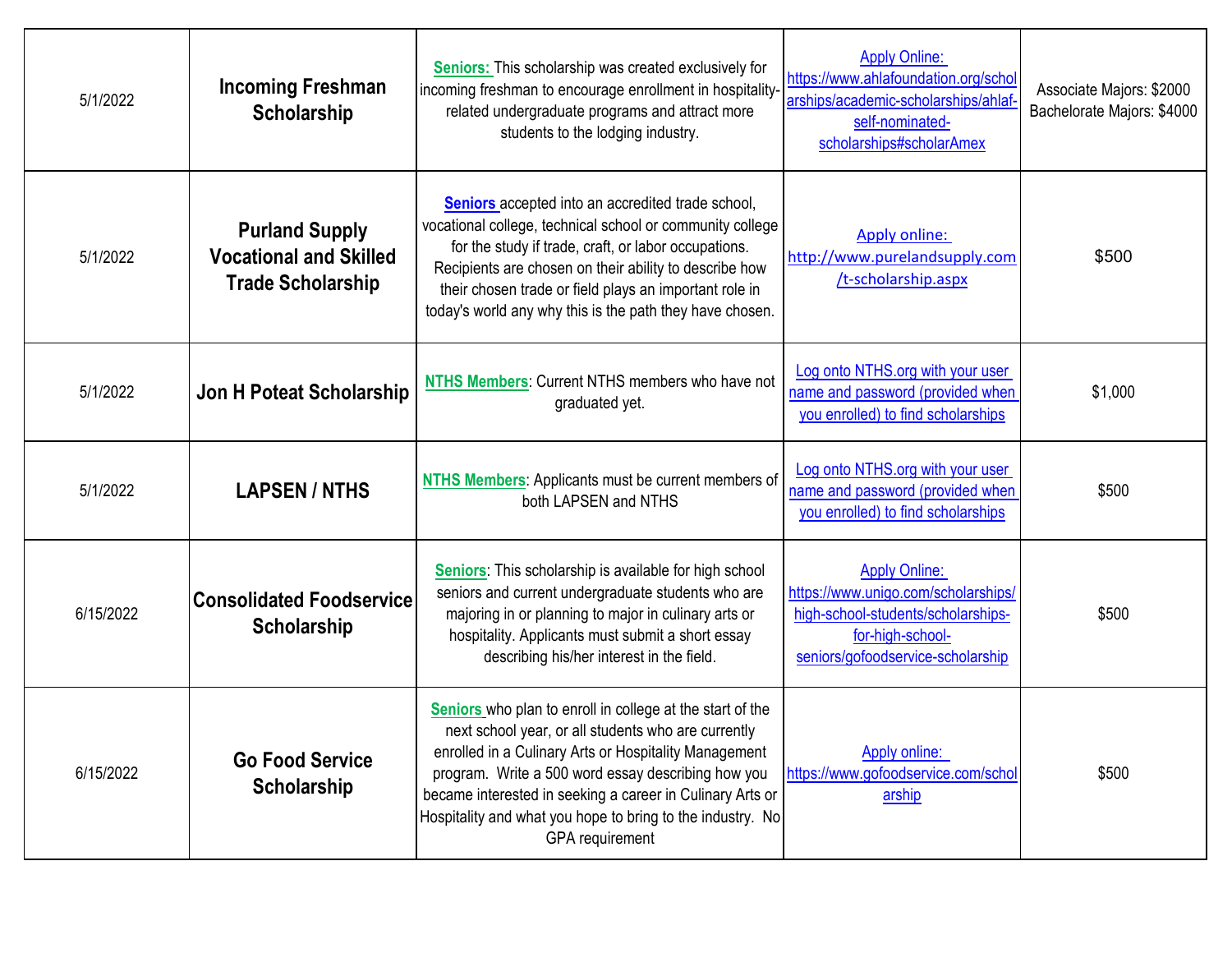| 7/15/2022       | <b>Horatio Alger Career &amp;</b><br><b>Technical Scholarships</b>                      | <b>Seniors:</b> Scholarships are awarded to students who have<br>faced and overcome great obstacles in their lives who<br>wish to pursue a career or technical education at an<br>accredited non-profit post-secondary institution in the<br>United States.                                                                 | <b>Apply Online:</b><br>https://scholars.horatioalger.org<br>/about-our-scholarship-<br>programs/technical/ | \$2,500       |  |
|-----------------|-----------------------------------------------------------------------------------------|-----------------------------------------------------------------------------------------------------------------------------------------------------------------------------------------------------------------------------------------------------------------------------------------------------------------------------|-------------------------------------------------------------------------------------------------------------|---------------|--|
|                 | <b>Local Scholarships</b>                                                               |                                                                                                                                                                                                                                                                                                                             |                                                                                                             |               |  |
| <b>Deadline</b> | <b>Scholarship</b>                                                                      | <b>Information</b>                                                                                                                                                                                                                                                                                                          | <b>How to Apply</b>                                                                                         | <b>Amount</b> |  |
| 3/31/2022       | <b>Brighter Future</b><br>scholarships from Valley<br><b>Rural Electric Cooperative</b> | Senior: Applicants must be an active Valley REC member<br>or dependent of an active member. (Valley REC directors<br>and employees, and their dependents, are not eligible.)<br>Must be attending or planning to attend an accredited<br>post-secondary institution full-time for the 2022-2023<br>academic year            | Application Available in the<br><b>Counseling Office</b>                                                    | \$1000 (x15)  |  |
| 4/1/2022        | <b>New Franklin Ruritan Club</b><br>- Ag/Forestry Scholarship                           | Seniors: Must be enrolled in an Agricultural or Forestry<br>program at a 2 or 4 year college or university, residing in<br>the Chambersburg vicinity, cumulative grade point of 2.75<br>or higher, financial need, community service/leadership<br>and extra-curricular activities preferred, interview may be<br>required. | Application Available in the<br><b>Counseling Office</b>                                                    | \$1,000       |  |
| 4/1/2022        | <b>New Franklin Ruritan Club</b><br>- Criminal Justice<br>Scholarship                   | Seniors: Must be enrolled in a Criminal Justice program<br>at a 2 or 4 year college or university, residing in the<br>Chambersburg vicinity, cumulative grade point of 2.75 or<br>higher, financial need, community service/leadership and<br>extra-curricular activities preferred, interview may be<br>required.          | Application Available in the<br><b>Counseling Office</b>                                                    | \$1,000       |  |
| 4/1/2022        | New Franklin Ruritan Club<br>- General Studies<br>Scholarship                           | <b>Seniors:</b> Must be enrolled in a 2 or 4 year college or<br>university, residing in the Chambersburg vicinity,<br>cumulative grade point of 2.75 or higher, financial need,<br>community service/leadership and extra-curricular<br>activities preferred, interview may be required.                                    | Application Available in the<br><b>Counseling Office</b>                                                    | \$1,000       |  |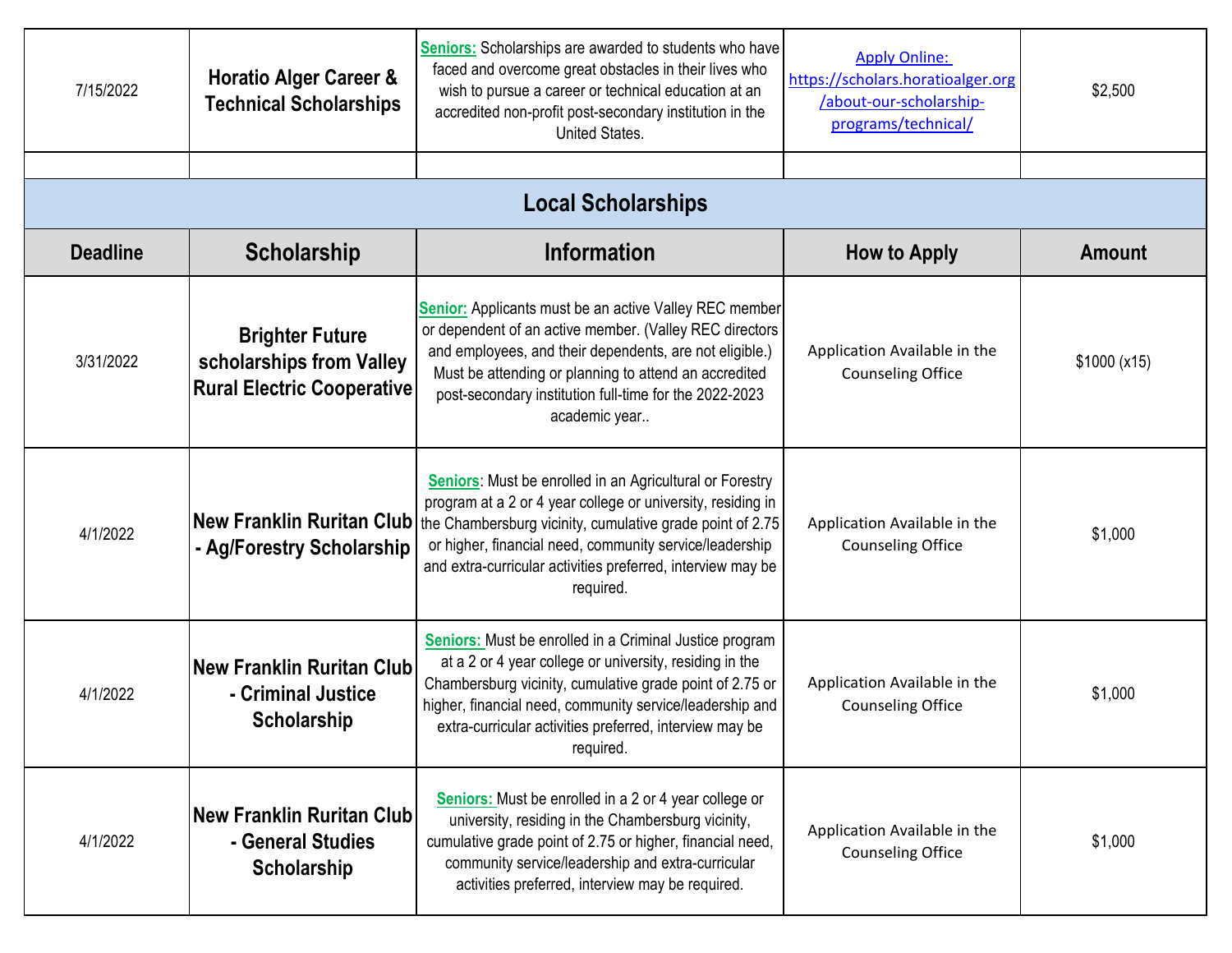| 4/1/2022 | <b>New Franklin Ruritan Club</b><br>- Nursing Scholarship              | <b>Seniors:</b> Must be enrolled in a Nursing program at a 2 or<br>4 year college or university, residing in the Chambersburg<br>vicinity, cumulative grade point of 2.75 or higher, financial<br>need, community service/leadership and extra-curricular<br>activities preferred, interview may be required.                                                                                                                                                                                                  | Application Available in the<br><b>Counseling Office</b>                                                   | \$1,000              |
|----------|------------------------------------------------------------------------|----------------------------------------------------------------------------------------------------------------------------------------------------------------------------------------------------------------------------------------------------------------------------------------------------------------------------------------------------------------------------------------------------------------------------------------------------------------------------------------------------------------|------------------------------------------------------------------------------------------------------------|----------------------|
| 4/1/2022 | <b>New Franklin Ruritan Club</b><br>- Teacher Education<br>Scholarship | <b>Seniors:</b> Must be enrolled in a Teacher Education<br>program at a 4 year college or university, residing in the<br>Chambersburg vicinity, cumulative grade point of 2.75 or<br>higher, financial need, community service/leadership and<br>extra-curricular activities preferred, interview may be<br>required.                                                                                                                                                                                          | Application Available in the<br><b>Counseling Office</b>                                                   | \$1,000              |
| 4/1/2022 | <b>James G. Hewlett</b><br><b>Memorial Scholarship</b>                 | <b>Seniors:</b> Students from Franklin County studying nursing<br>or other medical support occupations, such as radiological<br>technology, physical therapy, occupational therapy,<br>laboratory technology, nurse practitioners, inhalation<br>therapy, etc. Students must also have a minimum GPA of<br>2.5, participate in extracurricular activities, and<br>demonstrate service to the community and financial need.<br>Priority is given to undergraduate students, but graduate<br>students may apply. | <b>Apply Online:</b><br>https://www.tfec.org/scholarshi<br>ps/james-g-hewlett-memorial-<br>scholarship/    | <b>Amount Varies</b> |
| 4/1/2022 | Thad G. Gayman<br><b>Memorial Schoalrship</b>                          | <b>Seniors:</b> Graduating senior(s) from Franklin or<br>Cumberland county attending a 2 or 4 year college,<br>university, or trade school for automotive technology.<br>Priority will be given to those attending the ASEP program<br>or HACC. Must have/maintain a 2.5 GPA.                                                                                                                                                                                                                                  | <b>Apply Online:</b><br>https://www.tfec.org/scholarshi<br>ps/thad-g-gayman-memorial-<br>scholarship-fund/ | <b>Amount Varies</b> |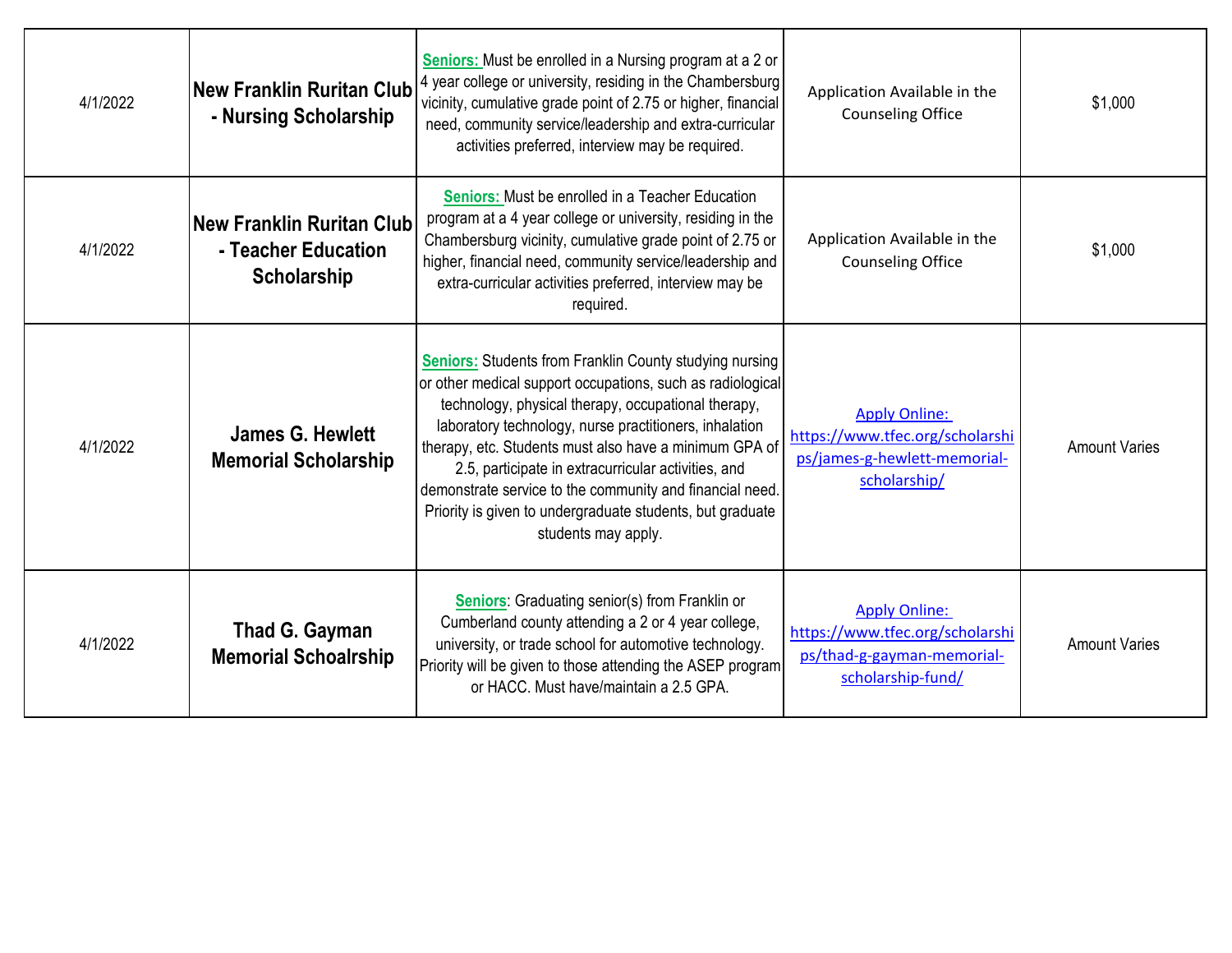| 4/1/2022  | <b>The Ross Scholarship</b>                                   | Senior: Graduating high school senior who is a resident<br>of Franklin County, planning on attending an accredited<br>institution of higher education, including: two-year or four<br>year college or university, technical school, or certificate<br>program. Extra consideration will be given to students<br>graduating from a current or future high school in the<br>Chambersburg Area School District. Applicant must have<br>a minimum GPA of 2.5 or higher and show financial need. | <b>Apply Online:</b><br>https://www.tfec.org/scholarshi<br>ps/ross-scholarship-fund/     | \$2000 per semester for up to<br>4 years                                   |
|-----------|---------------------------------------------------------------|---------------------------------------------------------------------------------------------------------------------------------------------------------------------------------------------------------------------------------------------------------------------------------------------------------------------------------------------------------------------------------------------------------------------------------------------------------------------------------------------|------------------------------------------------------------------------------------------|----------------------------------------------------------------------------|
| 4/4/2022  | <b>Ely-Wain Scholarship</b>                                   | <b>Seniors:</b> Must be a graduate of a Cumberland, Franklin,<br>Lebanon, or Perry County High School planning to attend<br>a two or four year school, full-time. You must pursue a<br>field of study related to sustainability. Minimum GPA of<br>3.0.                                                                                                                                                                                                                                     | <b>Apply Online:</b><br>https://www.tfec.org/scholarshi<br>ps/ely-wain-scholarship-fund/ | <b>Amount Varies</b>                                                       |
| 4/6/2022  | The Arc - Nathan Tappen<br><b>Scholarship</b>                 | <b>Seniors:</b> The applicant must reside within Franklin and<br>Fulton Counties. They must be enrolled in or have<br>declared intention to enroll in the bachelor's program of<br>an accredited post-secondary institution as a full-time<br>student in the field of special education (must provide<br>acceptance letter). Must also submit a completed<br>application and resume.                                                                                                        | Applications available in the<br><b>Counseling Office</b>                                | \$500                                                                      |
| 4/15/2022 | <b>Shook Home Allied Health</b><br><b>Program Scholarship</b> | <b>Seniors:</b> Applicants must be a resident of Pennsylvania<br>and have applied/accepted to an accredited college or<br>technical school pursuing a degree or certification in the<br>health care field. Must have a "B" or 3.0 GPA their Junior<br>Year.                                                                                                                                                                                                                                 | Application Available in the<br><b>Counseling Office</b>                                 | \$500                                                                      |
| 4/15/2022 | Fred E. and<br><b>Elizabeth</b><br>L. Robison Scholarship     | Seniors of Chambersburg, Greencastle, and Waynesboro<br>and who reside within an 8 mile radius of Mont Alto<br>Borough for the past 5 years with a minimum GPA of 2.00<br>accepted into a college. The scholarship award is based<br>upon the student's grades and economic need.                                                                                                                                                                                                           | Applications available in the<br>Counseling Office.                                      | Includes but not limited to:<br>books, room and board, or<br>such expenses |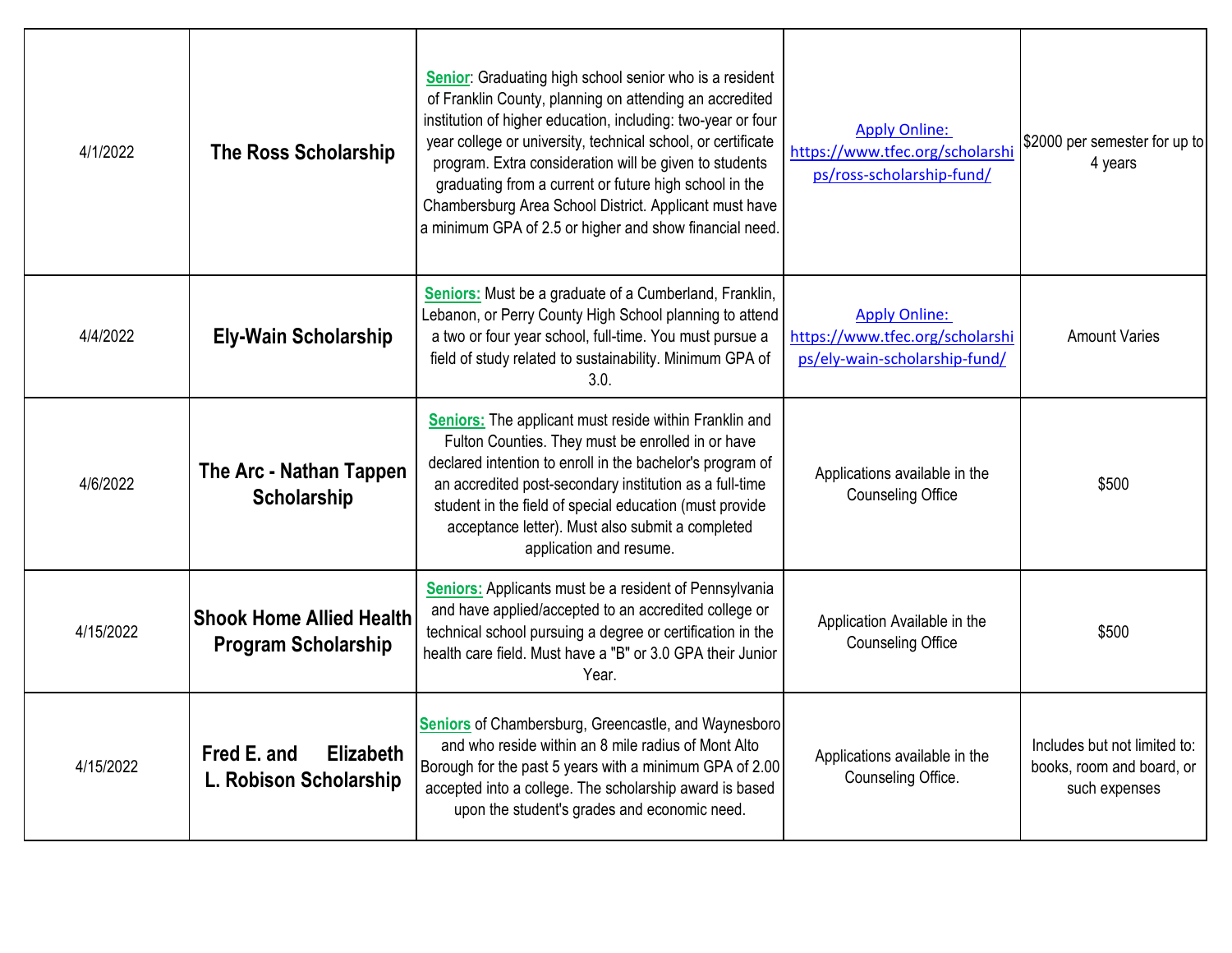| 4/15/2022 | <b>Rouzerville Lions Club</b><br>Scholarship                                   | Seniors: The applicant must be a U.S. citizen and a<br>resident of the Waynesboro Area School District. The<br>applicant must be a graduating senior from the<br>Waynesboro Area Senior High School and the Franklin<br>County Career & Technology Center in either the<br>Construction, STEM/Manufacturing, or Transportation<br>trade areas. The applicant must have been accepted as a R3eqHF0hIEDhw8bVIuGrQQ67q0<br>full-time student in a certificate or degree program at an<br>accredited institution of higher learning.                               | <b>Apply Online:</b><br>https://drive.google.com/file/d/<br>1CvhdxLCigLStLs64gnFRPMAZ Kx<br>VZny /view?fbclid=IwAR3HKuUV<br>Mdnov1WBQ b4JP92O91VAG1B<br>$\overline{4}$                                                                                                         | \$1,000                   |
|-----------|--------------------------------------------------------------------------------|----------------------------------------------------------------------------------------------------------------------------------------------------------------------------------------------------------------------------------------------------------------------------------------------------------------------------------------------------------------------------------------------------------------------------------------------------------------------------------------------------------------------------------------------------------------|--------------------------------------------------------------------------------------------------------------------------------------------------------------------------------------------------------------------------------------------------------------------------------|---------------------------|
| 4/29/2022 | <b>Promoting Future</b><br><b>Educators Scholarship</b>                        | <b>Seniors:</b> Graduating senior from a high school in the<br>Lincoln Intermediate Unit area (located in Adams,<br>Franklin, or York Counties) are welcome to apply.<br>Applicants must be accepted into a post-secondary<br>program that will certify you to work in the field of<br>education and to some degree, support students with<br>special needs (may include positions such as teacher,<br>guidance counselor, school psychologist, art or music<br>therapy, occupational therapist, physical therapist, speech<br>and language pathologist, etc.) | <b>Apply Online:</b><br>https://linkprotect.cudasvc.com/<br>url?a=https%3a%2f%2fforms.gle<br>%2f3yc5d6nuhZ7BZtan8&c=E,1,C<br>hDHpb0ng4M6 6TvhXMNVrZS<br>UqAS-<br>TMRV92NNAKL9kvIWdMkh5sN8<br>MOw8Lkb0aqmwoQtrkDkGIUUY<br>4eQAmjKZ6rTSmV3NgwZFjD7Sgx<br>m-a0srKtSOLX9udz&typo=1 | \$1,000                   |
| 4/30/2022 | <b>Valley Forest No. 145 Tall</b><br><b>Cedars of Lebanon Grant</b><br>Program | <b>Anyone:</b> Applicants must be accepted and enrolled in a<br>medical curriculum in a post-secondary school. Must hold<br>a minimum 3.0 GPA. Application should be completed in<br>it's entirety.                                                                                                                                                                                                                                                                                                                                                            | Application Available in the<br><b>Counseling Office</b>                                                                                                                                                                                                                       | \$1,000                   |
| 5/3/2022  | <b>Chambersburg Area</b><br><b>Hospital Auxiliary</b><br>Scholarship           | <b>Seniors:</b> Student must live within the geographic area<br>that the WellSpan Chambersburg Hospital Sevices and<br>must be entering a human heathcare-related field and<br>must start classes within the year.                                                                                                                                                                                                                                                                                                                                             | Application Available in the<br><b>Counseling Office</b>                                                                                                                                                                                                                       | \$1000 each (10 availble) |
| 5/10/2022 | <b>Franklin County Builders</b><br><b>Association (FCBA)</b><br>Scholarship    | Seniors applying for and/or accepted to further their<br>education in the building trade. You do not have to be a<br>member of the Building Association to apply for this<br>scholarship.                                                                                                                                                                                                                                                                                                                                                                      | Applications available in the<br><b>Counseling Office of Career Tech or</b><br>you can print them from:<br>https://franklincountybuilders.com/                                                                                                                                 | $$500 - $5000$            |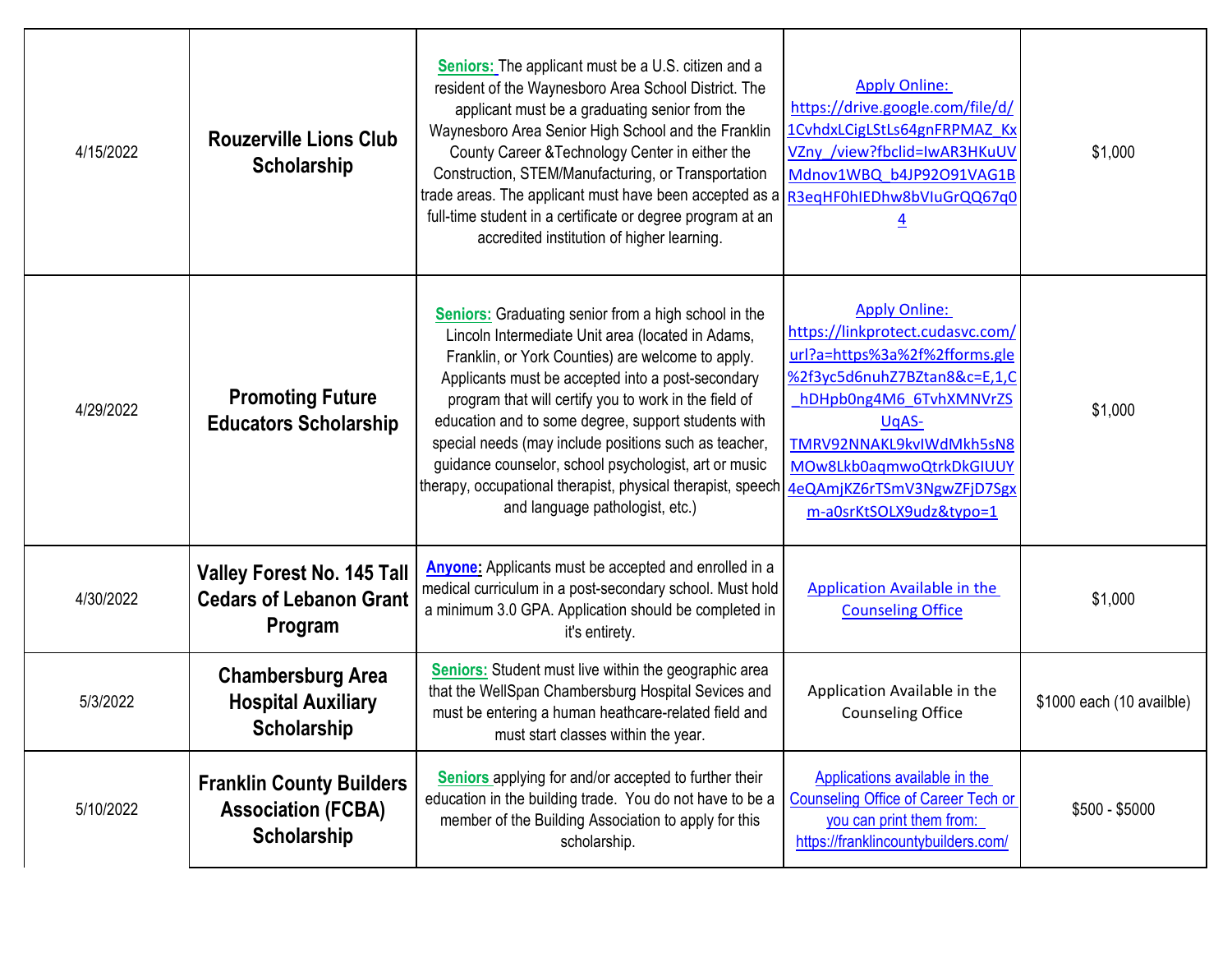| 6/2/2022 | <b>Franklin County</b><br><b>Conservation District</b><br>Scholarship | Seniors: Applicants must be High School Graduate who<br>resides in Franklin County. Attending a college or<br>university in the United States majoring in field with an<br>environmental concentration. Open to 4-year students -<br>Freshmen, Sophomores, Juniors or Seniors. If applying   content/uploads/2.-2022-FCCD-Golf-<br>for future scholarships, student should have a C+ or<br>higher average in order to be<br>eligible. | <b>Apply Online:</b><br>https://franklinccd.org/wp-<br>Scholarship-Notice-Application-2.pdf | <b>Amount Varies</b> |
|----------|-----------------------------------------------------------------------|---------------------------------------------------------------------------------------------------------------------------------------------------------------------------------------------------------------------------------------------------------------------------------------------------------------------------------------------------------------------------------------------------------------------------------------|---------------------------------------------------------------------------------------------|----------------------|
|----------|-----------------------------------------------------------------------|---------------------------------------------------------------------------------------------------------------------------------------------------------------------------------------------------------------------------------------------------------------------------------------------------------------------------------------------------------------------------------------------------------------------------------------|---------------------------------------------------------------------------------------------|----------------------|

| <b>State Scholarships</b>                            |                                                                                  |                                                                                                                                                                                                                                                                                                     |                                                                                                                                                                                                                                                                        |                        |
|------------------------------------------------------|----------------------------------------------------------------------------------|-----------------------------------------------------------------------------------------------------------------------------------------------------------------------------------------------------------------------------------------------------------------------------------------------------|------------------------------------------------------------------------------------------------------------------------------------------------------------------------------------------------------------------------------------------------------------------------|------------------------|
| <b>Deadline</b>                                      | <b>Scholarship</b>                                                               | <b>Information</b>                                                                                                                                                                                                                                                                                  | <b>How to Apply</b>                                                                                                                                                                                                                                                    | <b>Amount</b>          |
| 05/1/2022 (Register early<br>to guarentee your spot) | Pennsylvania Free<br><b>Enterprise Week (PFEW)</b><br>and Scholarships           | Anyone in 10th and 11th grade. Host campuses offer<br>generous scholarships to PFEW graduates, and PFEW<br>also looks great on resumes and job applications.                                                                                                                                        | <b>Apply Online:</b><br>https://www.pfew.org/student-<br>application                                                                                                                                                                                                   | <b>Various Amounts</b> |
| 3/31/2022                                            | <b>Pocket Nurse Scholarship</b>                                                  | <b>Seniors:</b> Applicants must attend an arredited Allied<br>Health Program, Nursing Program, or Graduate Nursing<br>Program. They must pursue a degree or studies in allied<br>health, nursing, or nursing faculty. Must have a minimum<br>3.5 GPA. Preference will be given to LGBTQ applicants. | <b>Apply Online:</b><br>https://pittsburghfoundation.org<br>/scholarship/2602#:~: text=Pocke<br>t%20Nurse%20Scholarship%20Fu<br>nd%20The%20Pocket%20Nurse%<br>20Scholarship, Faculty.%20Avera<br>ge%20Award%3A%20%244%2C0<br>00%20Award%20Type%3A%20Si<br>ngle%20Year. | \$4,000                |
| 4/1/2022                                             | <b>The Foundation for</b><br><b>Enhancing Communities</b><br><b>Scholarships</b> | <b>Anyone</b> for qualifying scholarships of various types                                                                                                                                                                                                                                          | Register online at:<br>https://www.tfec.org/tfec-<br>scholarships/scholarships-overview/                                                                                                                                                                               | <b>Various Amounts</b> |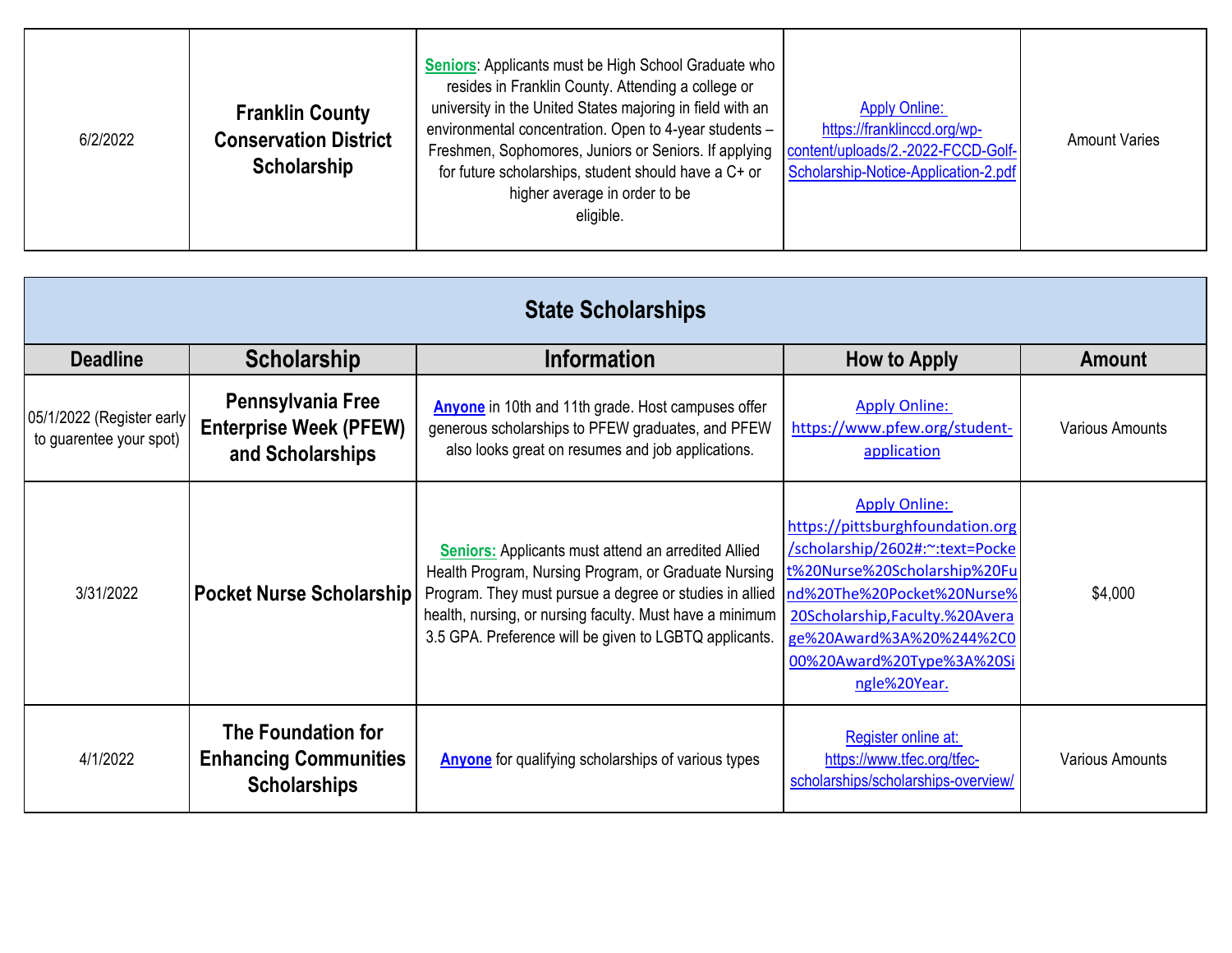| 4/1/2022  | <b>Road to Safety</b><br><b>Scholarship Contest</b>                             | <b>Seniors:</b> This Scholarship Contest is open to graduating,<br>college-bound high school seniors in Pennsylvania.<br>Applicants must submit a creative project that sends a<br>memorable message about the dangers of drunk driving<br>and/or distracted driving.                                                                                                                         | <b>Apply Online:</b><br>https://www.mwke.com/about-<br>us/road-to-safety-scholarship-<br>contest/ | First Place: \$1000 Second<br>Place: \$750 Third Place:<br>\$500 |
|-----------|---------------------------------------------------------------------------------|-----------------------------------------------------------------------------------------------------------------------------------------------------------------------------------------------------------------------------------------------------------------------------------------------------------------------------------------------------------------------------------------------|---------------------------------------------------------------------------------------------------|------------------------------------------------------------------|
| 4/1/2022  | <b>PRLAEF Scholarship</b>                                                       | <b>Seniors:</b> The Pennsylvania Restaurant & Lodging<br>Association Educational Foundation (PRLAEF) annually<br>provides Pennsylvania students with the opportunity to<br>further their education in the hospitality industry.<br>Students will complete one PRLAEF application which will ityforce.com/Funds/Search.aspx<br>be reviewed after completing and submitting the<br>application. | <b>Apply Online:</b><br>https://prlascholarships.commun                                           | \$2,000                                                          |
| 4/1/2022  | <b>PRLA Educational</b><br><b>Foundation Scholarship</b>                        | <b>Seniors:</b> Graduating Seniors, residents of Pennsylvania,<br>who plan of persuing their studies in a hospitality or<br>culinary arts program during the 2022-23 school year.                                                                                                                                                                                                             | <b>Apply Online:</b><br>https://www.prla.org/scholarshi<br>ps.html                                | \$2,000                                                          |
| 4/30/2022 | <b>Tri-State Toy Collectors</b><br><b>Club Annual Edcucation</b><br>Scholarship | <b>Seniors:</b> Graduates from a Tri-State Area School who is<br>entering or has entered into a program of advanced<br>studies leading to a degree in Agricultural/Natural<br>Resources or Ag related fields: Horticulture, Landscaping,<br>Foestry, or Natural Resource Management, at an<br>accredited institution.                                                                         | Application Available in the<br><b>Counseling Office</b>                                          | \$1,000                                                          |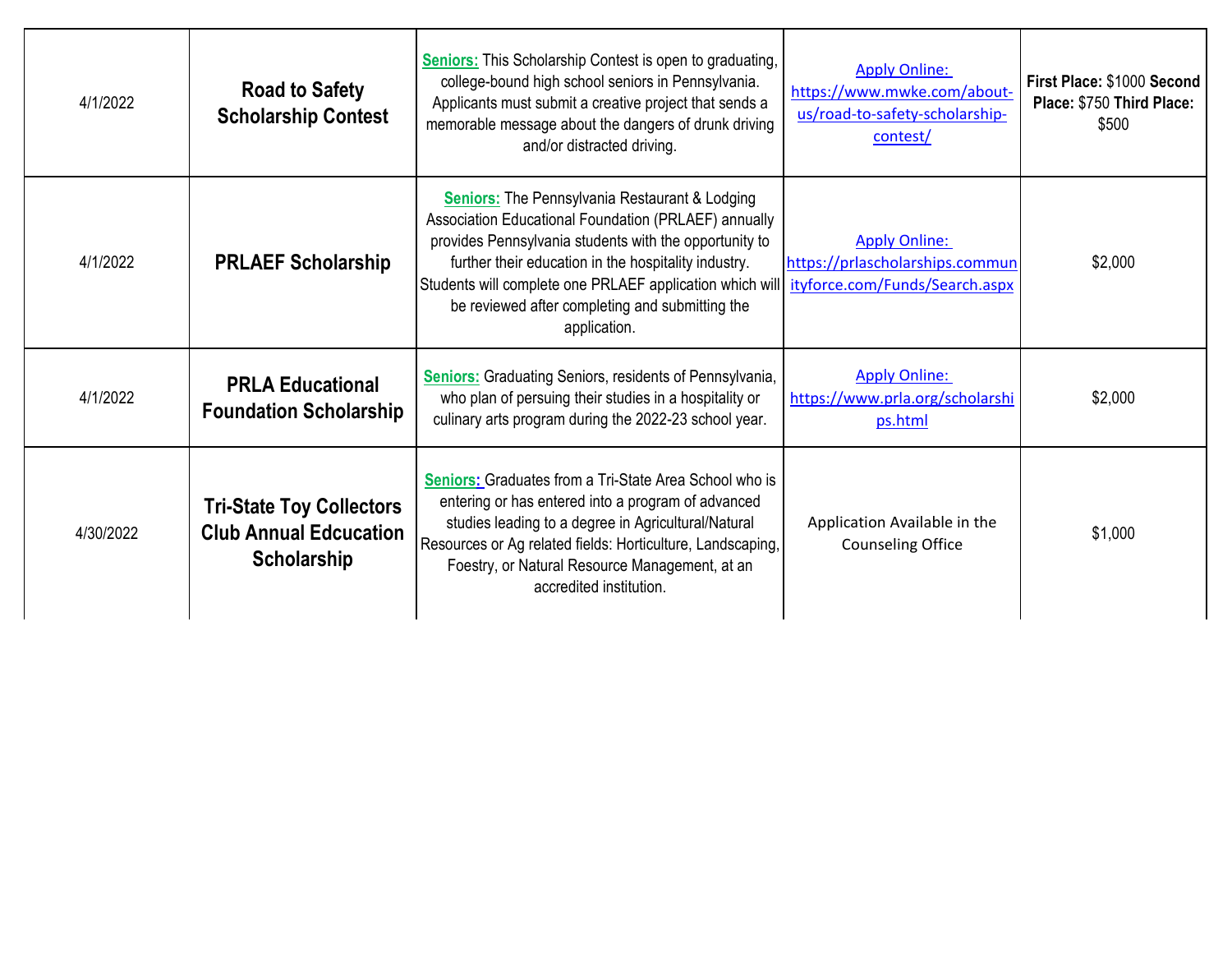| 5/31/2022 | <b>American Legion - Robert</b><br><b>Trace Essay Scholarship</b> | <b>Anyone:</b> The Robert J. Trace Scholarship Fund is<br>available to every student 15 to 18 years of age residing<br>within the state of Pennsylvania and meeting the following<br>criteria: A child or grandchild of a Pennsylvania<br>Legionnaire in good standing; A child or grandchild of a<br>deceased Pennsylvania Legionnaire; A child of a<br>Pennsylvania soldier that was killed as a resultbof the war<br>on terrorism including the Pentagon, Iraq and<br>Afghanistan. To be eligible a student must compose a 300<br>to 500 word essay on the topic "Patriotism and Citizenship<br>- What America Means to Me", and complete an<br>application containing the information of the person<br>through which the eligibility for this scholarship is made. | Applications available in the<br><b>Counseling Office</b>                                            | \$500               |
|-----------|-------------------------------------------------------------------|------------------------------------------------------------------------------------------------------------------------------------------------------------------------------------------------------------------------------------------------------------------------------------------------------------------------------------------------------------------------------------------------------------------------------------------------------------------------------------------------------------------------------------------------------------------------------------------------------------------------------------------------------------------------------------------------------------------------------------------------------------------------|------------------------------------------------------------------------------------------------------|---------------------|
| 06/1/2022 | <b>Raise Me Scholarships</b>                                      | <b>Anyone</b> - For each achievement, you'll get scholarships<br>from different colleges, which you can redeem when you<br>attend that college. Final input is due by the end of your<br>senior year.                                                                                                                                                                                                                                                                                                                                                                                                                                                                                                                                                                  | Register online at:<br>https://www.raise.me/join/franklin-<br>county-ctc                             | As much as \$20,000 |
| 06/9/2022 | <b>M&amp;T Bank Scholarship</b>                                   | <b>Seniors:</b> M&T Bank is generously funding fifteen (15)<br>\$1,000 scholarships that will be awarded to students<br>enrolled at the 14 Pennsylvania's State System of Higher<br>Education universities who demonstrate financial need<br>based on standard need analysis from the FAFSA<br>application and who reside in the specified central PA<br>counties.                                                                                                                                                                                                                                                                                                                                                                                                     | <b>Apply Online:</b><br>https://bigfuture.collegeboard.or<br>g/scholarships/mt-bank-<br>scholarship# | \$1,000             |

| <b>National Scholarships</b> |                    |                    |                     |               |
|------------------------------|--------------------|--------------------|---------------------|---------------|
| <b>Deadline</b>              | <b>Scholarship</b> | <b>Information</b> | <b>How to Apply</b> | <b>Amount</b> |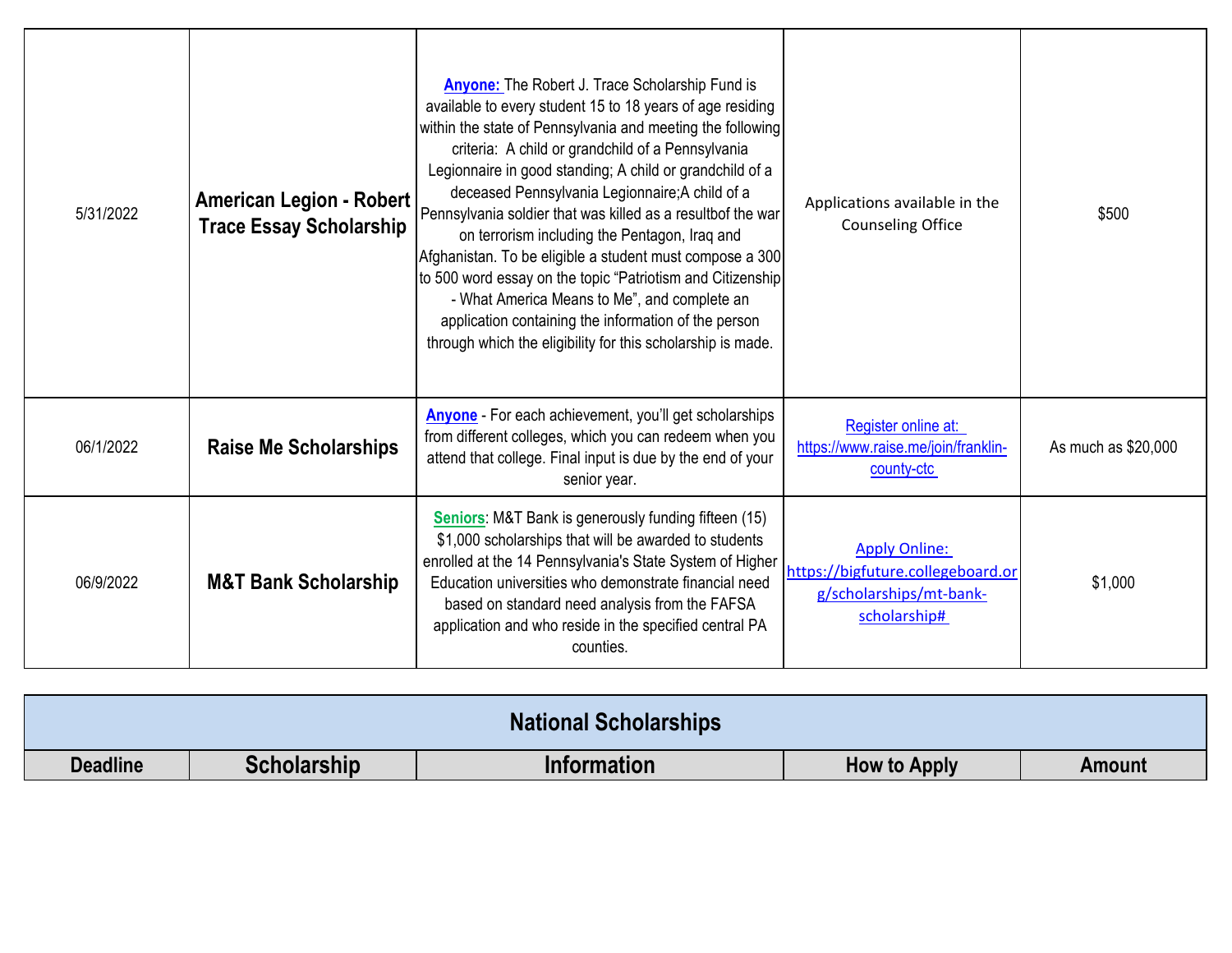| 3/31/2022 | <b>Superpower Scholarship -</b><br><b>Unigo</b>                                 | Anyone: Must be 14 years of age or older at time of<br>application. Must be a legal U.S. resident. Applicants<br>must respond to the following question: "Which superhero<br>or villain would you want to change places with for a day<br>and why?" (250 words or less)                                                                                                                       | <b>Apply Online:</b><br>https://www.unigo.com/scholars<br>hips/our-<br>scholarships/superpower-<br>scholarship      | \$2,500                                    |
|-----------|---------------------------------------------------------------------------------|-----------------------------------------------------------------------------------------------------------------------------------------------------------------------------------------------------------------------------------------------------------------------------------------------------------------------------------------------------------------------------------------------|---------------------------------------------------------------------------------------------------------------------|--------------------------------------------|
| 3/31/2022 | <b>Flavorful Futures</b><br><b>Scholarship</b>                                  | Seniors: Must enroll for Fall 2022 as a freshman or 1st<br>year student in part-time or full-time study at a 2-year, 4-<br>year, college, university, trade or vocational school. The<br>school must be an accredited U.S. institution. Must have a<br>GPA of at least 2.5 and must not be a relative or<br>dependent child of an employee of Talking Rain or any of<br>its retail customers. | Apply online:<br>https://www.flavorfulfutures.co<br>m/                                                              | \$5,000                                    |
| 4/1/2022  | <b>Gordon B. and Josephine</b><br><b>Hewlett Memorial</b><br><b>Scholarship</b> | Seniors pursuing a degree in nursing with a GPA of 2.5<br>or higher who is involved in extracurricular activies and<br>service to community with financial need.                                                                                                                                                                                                                              | Apply online:<br>https://www.tfec.org/scholarships/gor<br>don-b-and-josephine-hewlett-<br>memorial-scholarship/     | Number of recipients<br>vary/Amount varies |
| 4/30/2022 | <b>All About Education</b><br>Scholarship - Unigo                               | <b>Anyone:</b> Must be 14 years of age or older at time of<br>application. Must be a legal U.S. resident. Applicants<br>must respond to the following question: "How will a<br>\$3,000 scholarship for education make a difference in<br>your life?" (250 words or less)                                                                                                                      | <b>Apply Online:</b><br>https://www.unigo.com/scholars<br>hips/our-scholarships/all-about-<br>education-scholarship | \$3,000                                    |
| 5/1/2022  | <b>The Paradigm Challenge</b>                                                   | <b>Anyone:</b> The Paradigm Challenge is an ongoing<br>competition that invites students aged 4 to 18 around the<br>world to use kindness, creativity, and collaboration to help<br>solve real-life problems and make a difference.                                                                                                                                                           | <b>Apply Online:</b><br>https://www.projectparadigm.or<br>g/                                                        | Up to \$100k                               |
| 5/21/2022 | <b>B. Davis Scholarship</b>                                                     | Juniors and Seniors: To apply for this scholarship you<br>will need to write an essay of less than 1000 words<br>describing the three characteristics of leadership you<br>value most.                                                                                                                                                                                                        | <b>Apply Online:</b><br>http://www.studentawardsearch.com/<br>scholarships.htm                                      | \$1,000                                    |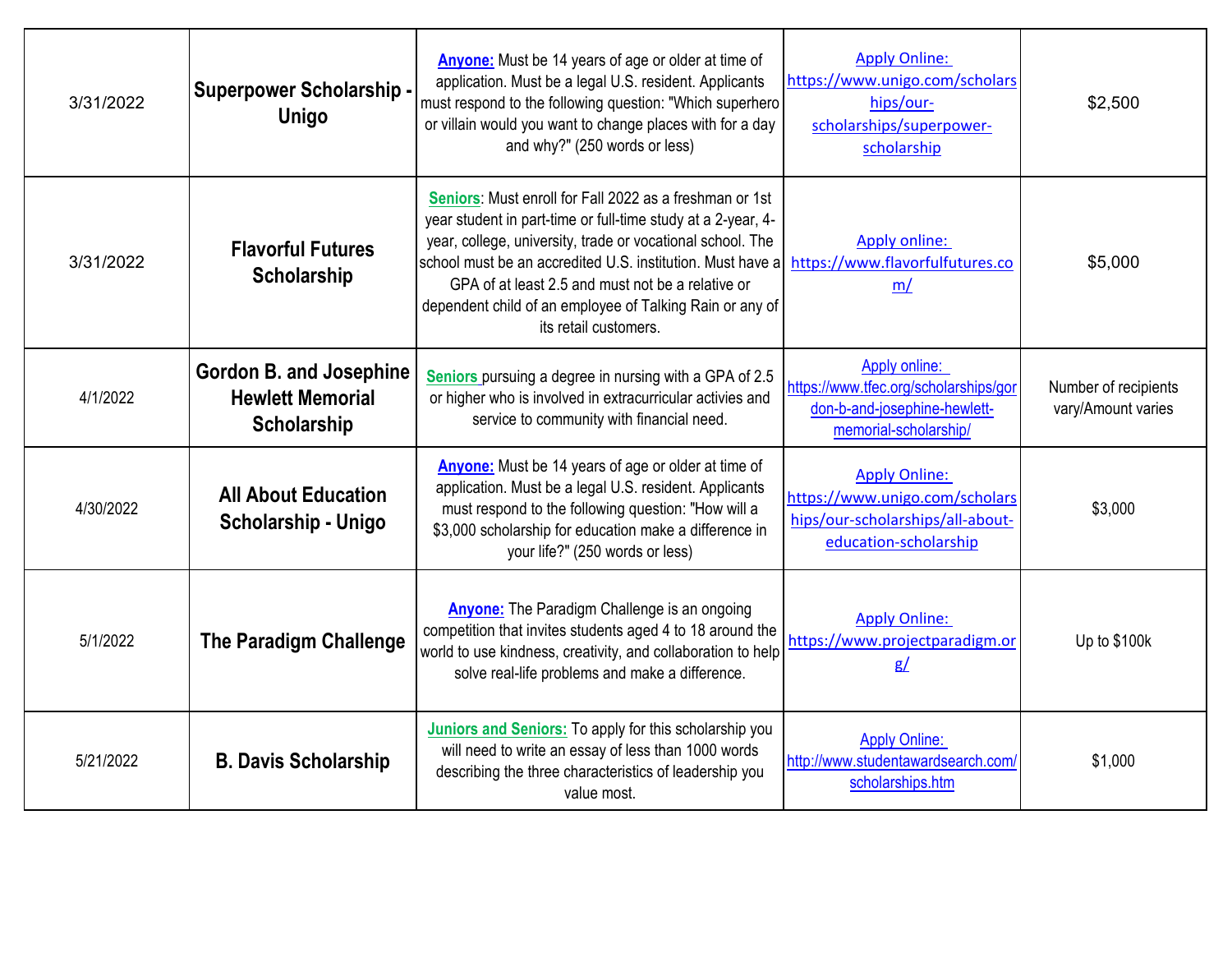| 5/31/2022 | <b>Fifth Month Scholarship -</b><br><b>Unigo</b> | <b>Anyone:</b> Must be 14 years of age or older at time of<br>application. Must be a legal U.S. resident. Applicants<br>must respond to the following question: "May is the fifth<br>month of the year. Write a letter to the number five<br>explaining why five is important. Be serious or be funny.<br>Either way, here's a high five to you for being original."<br>(250 words or less)                                                                                                                                                                                                                                                                 | <b>Apply Online:</b><br>https://www.unigo.com/scholars<br>hips/our-scholarships/fifth-<br>month-scholarship | \$1,500 |
|-----------|--------------------------------------------------|-------------------------------------------------------------------------------------------------------------------------------------------------------------------------------------------------------------------------------------------------------------------------------------------------------------------------------------------------------------------------------------------------------------------------------------------------------------------------------------------------------------------------------------------------------------------------------------------------------------------------------------------------------------|-------------------------------------------------------------------------------------------------------------|---------|
| 5/31/2022 | <b>PB&amp;J Scholarship</b>                      | <b>Seniors:</b> The PB&J Scholarship is for students who have<br>experienced personal challenges that may not have<br>allowed them to perform well academically, but who still<br>have the drive to succeed. Examples of personal<br>challenges include: medical issues, peer issues (bullying,<br>change of school, minority issues, etc), family issues<br>(divorce, death, lack of income, homeless, foster care,<br>abuse, etc). When in doubt, students are encouraged to<br>apply; this scholarship is meant to be inclusive. Must be a<br>current high school senior who plans on attending a 2 or 4<br>year college for the upcoming Fall semester. | <b>Apply Online:</b><br>https://scholarsapp.com/scholar<br>ship/pbj-scholarship                             | \$1,000 |
| 6/12/2022 | <b>Abbott and Fenner</b><br>Scholarship          | <b>Juniors and Seniors</b> To apply for this scholarship you<br>will need to write 500 to 1000 word essay on your<br>educational career and life goals. Your submissions must<br>be submitted by email                                                                                                                                                                                                                                                                                                                                                                                                                                                      | <b>Apply Online:</b><br>http://www.abbottandfenner.com/sch<br>olarships.php                                 | \$1,000 |
| 6/19/2022 | <b>BigSun Scholarship</b>                        | Seniors: All student athletes are eligible regardless of the<br>sport they are engaged in or the capacity in which they<br>participate. Students must submit a 500-1000 word essay.                                                                                                                                                                                                                                                                                                                                                                                                                                                                         | Apply Online: bigsunathletics.com                                                                           | \$500   |
| 6/1/2022  | <b>Providian Medical</b><br>Scholarship          | Seniors in a level of "good standing" of 16 years or older,<br>with a cumulative GPA of 3.0 or higher, submit an original<br>essay of up to 1,5000 words that describes how medical<br>equipment technology has changed the face of college<br>course and curriculum. Entries can also include a look<br>toward the future and how this area of study will continue<br>to evolve and advance.                                                                                                                                                                                                                                                               | View online:<br>https://www.providianmedical.com/pr<br>ovidian-medical-scholarship/                         | \$500   |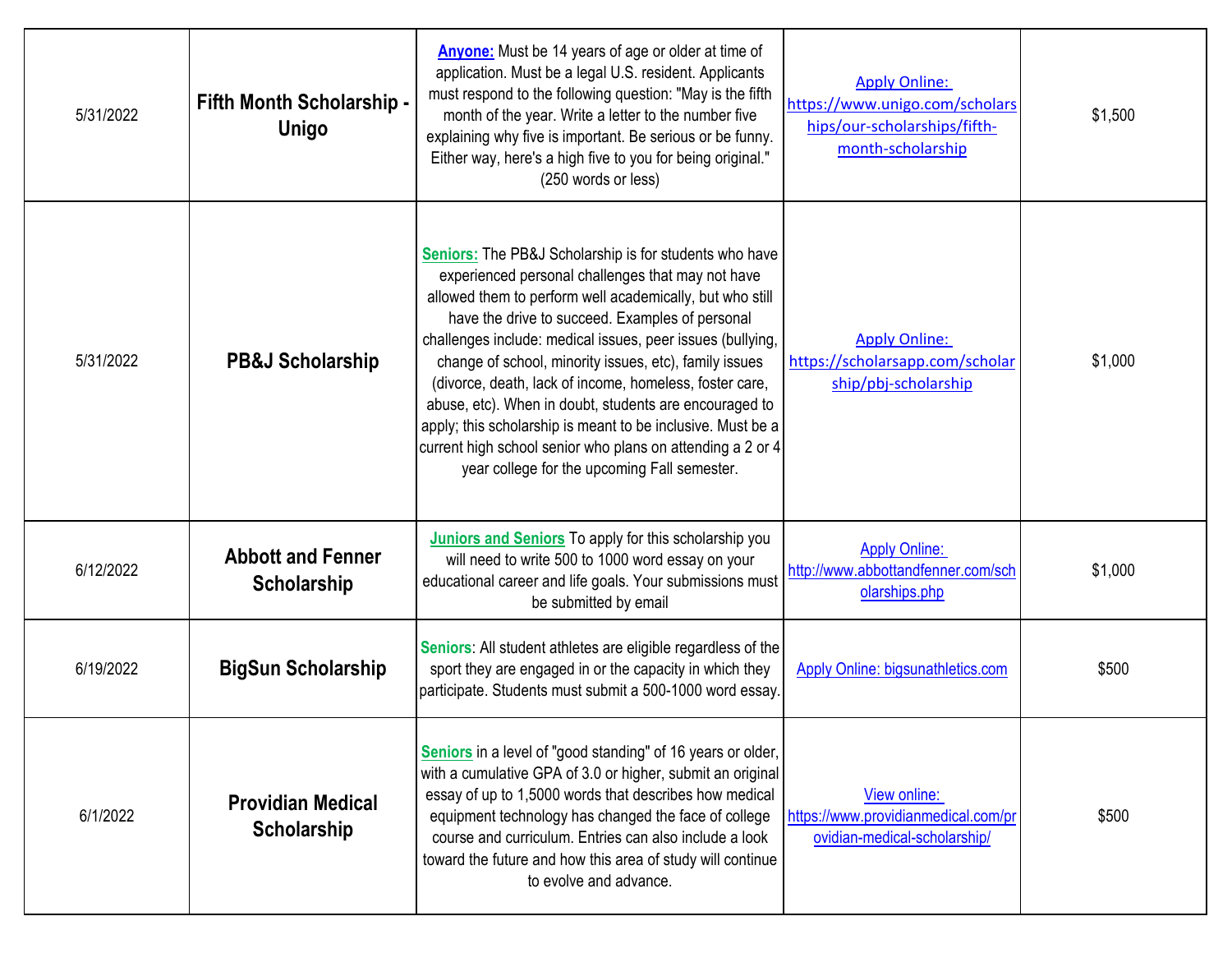| 6/30/2022                                | <b>Lift Parts Express</b><br><b>Scholarship</b>         | <b>Seniors:</b> Applicant must be a legal resident of the United<br>States or Canada who is a high school senior with plans<br>to enroll in college by Fall 2022 or a current freshman or<br>sophomore college student. Minimum 3.0 GPA and essay<br>required.                                                                                                                                                                                                                                                      | <b>Apply Online:</b><br>https://www.collegexpress.com/<br>scholarships/lift-parts-express-<br>scholarship/2023622/#:~: text=Lif<br>t%20Parts%20Express%20Schola<br>rship.%20Sponsored%20by%3A%<br>20Lift%20Parts,college%20stude<br>nt.%20Minimum%203.0%20GPA<br>%20and%20essay%20required. | \$500   |
|------------------------------------------|---------------------------------------------------------|---------------------------------------------------------------------------------------------------------------------------------------------------------------------------------------------------------------------------------------------------------------------------------------------------------------------------------------------------------------------------------------------------------------------------------------------------------------------------------------------------------------------|---------------------------------------------------------------------------------------------------------------------------------------------------------------------------------------------------------------------------------------------------------------------------------------------|---------|
| 6/30/2022                                | Do Over Scholarship -<br><b>Unigo</b>                   | <b>Anyone:</b> Must be 14 years of age or older at time of<br>application. Must be a legal U.S. resident. Applicants<br>must respond to the following question: "If you could get<br>one 'do-over' in life, what would it be and why?" (250<br>words or less)                                                                                                                                                                                                                                                       | <b>Apply Online:</b><br>https://www.unigo.com/scholars<br>hips/our-scholarships/do-over-<br>scholarship                                                                                                                                                                                     | \$1,500 |
| 07/30/2022 (Fall)<br>11/30/2021 (Spring) | <b>Bachus &amp; Schanker, LLC</b><br><b>Scholarship</b> | Seniors accepted into a four-year university by the time<br>of the award, or full time student attending a four-year<br>university in the U.S. who has a GPA of 3.0 or higher.<br>Write an essay of no less than 800 words about your<br>opinion on the importance and efficacy of the 7th<br>Amendment and how it affects your life.                                                                                                                                                                               | View online:<br>https://www.coloradolaw.net/scholars<br>hip/                                                                                                                                                                                                                                | \$2,000 |
| 7/31/2022                                | <b>Flavor of the Month</b><br>Scholarship - Unigo       | Anyone: Must be 14 years of age or older at time of<br>application. Must be a legal U.S. resident. Applicants<br>must respond to the following question: "Summer and ice<br>cream go hand-in-hand. In fact, July is National Ice<br>Cream Month, and that's the inspiration behind this<br>award. We think people are very similar to ice cream;<br>some are nutty, others a little exotic, while some are very<br>comforting. If you were an ice cream flavor, which would<br>you be and why?" (250 words or less) | <b>Apply Online:</b><br>https://www.unigo.com/scholars<br>hips/our-scholarships/flavor-of-<br>the-month-scholarship                                                                                                                                                                         | \$1,500 |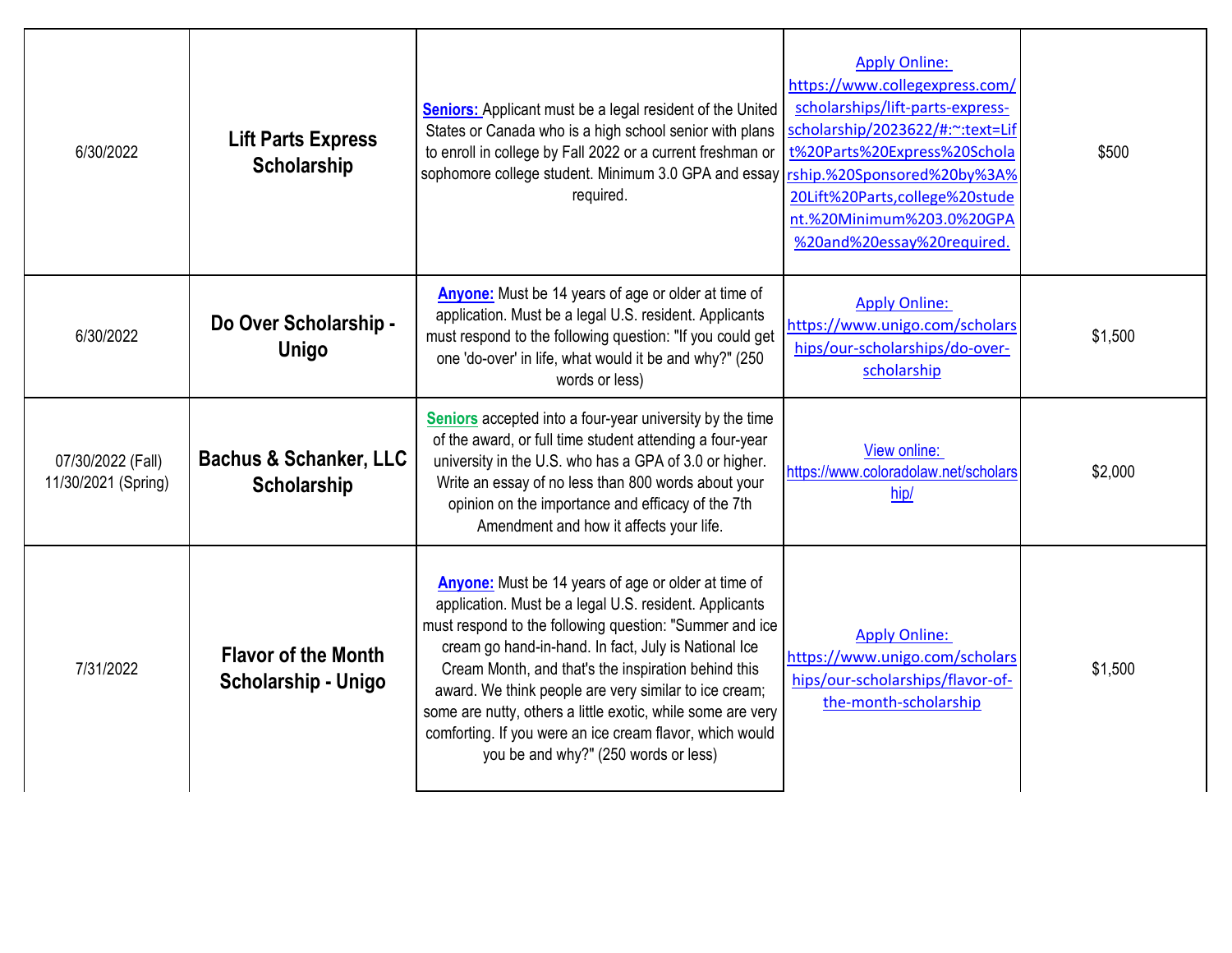| 8/31/2022 | Make Me Laugh<br>Scholarship - Unigo              | <b>Anyone:</b> Must be 14 years of age or older at time of<br>application. Must be a legal U.S. resident. Applicants<br>must respond to the following question: "OMG finding<br>and applying for scholarships is serious business, but it's<br>time to lighten things up a little. We don't want to know<br>why you deserve \$1,500 or how great your grades are,<br>we simply want to LOL. Describe an incident in your life,<br>funny or embarrassing (fact or fiction), and make us<br>laugh!" (250 words or less) | <b>Apply Online:</b><br>https://www.unigo.com/scholars<br>hips/our-scholarships/make-me-<br>laugh-scholarship | \$1,500 |
|-----------|---------------------------------------------------|-----------------------------------------------------------------------------------------------------------------------------------------------------------------------------------------------------------------------------------------------------------------------------------------------------------------------------------------------------------------------------------------------------------------------------------------------------------------------------------------------------------------------|---------------------------------------------------------------------------------------------------------------|---------|
| 8/31/2022 | <b>Arctic Physical Therapy</b><br>Scholarship     | <b>Seniors:</b> Applicants must be attending college or<br>university (full or part-time) no later than January 2023.<br>Have achieved a GPA of 3.0 or greater during their last<br>achademic year. Be a resident of the US or Canada. Must<br>complete application and 1000 word essay.                                                                                                                                                                                                                              | <b>Apply Online:</b><br>https://physicaltherapyfairbanks.<br>com/physical therapy fairbanks.<br>php           | \$500   |
| 9/30/2022 | <b>Shout It Out Scholarship -</b><br><b>Unigo</b> | Anyone: Must be 14 years of age or older at time of<br>application. Must be a legal U.S. resident. Applicants<br>must respond to the following question: "If you could say<br>one thing to the entire world at once, what would it be and<br>why?" (250 words or less)                                                                                                                                                                                                                                                | <b>Apply Onine:</b><br>https://www.unigo.com/scholars<br>hips/our-scholarships/shout-it-<br>out-scholarship   | \$1,500 |
| 10/8/2022 | <b>AES Engineering</b><br>Scholarship             | <b>Anyone:</b> This award is available to high school seniors<br>and all students attending a post secondary educational<br>facility. You are not required to be taking engineering<br>courses. You must complete an application and essay.                                                                                                                                                                                                                                                                           | <b>Apply Online:</b><br>https://www.aesengineers.com/<br>scholarships.php                                     | \$500   |

**Expired Scholarships:** Check out these scholarships next year!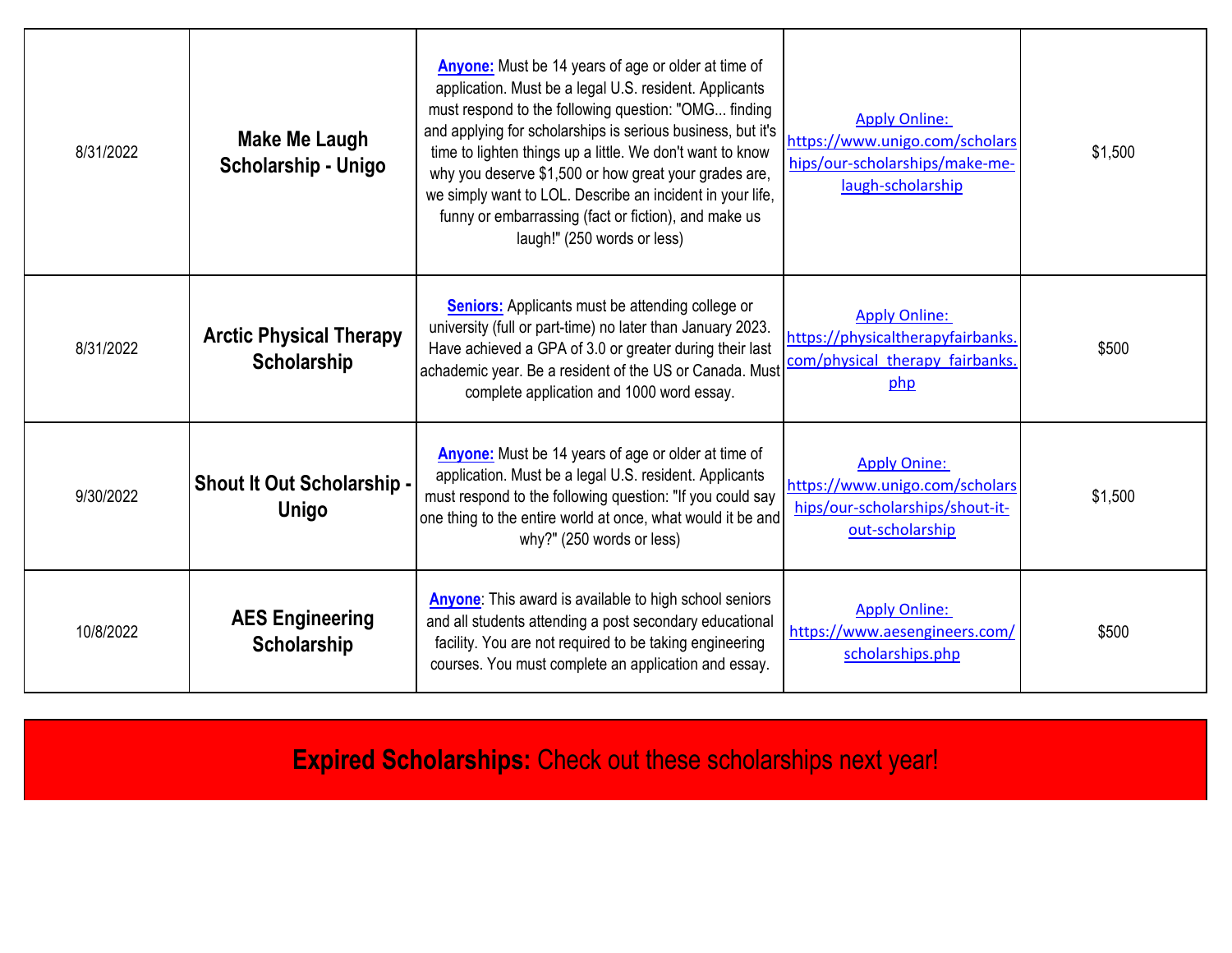| 10/8/2021             | <b>AES Engineering</b><br><b>Scholarship</b>                            | Seniors who plan to attend an accredited college or<br>university write an essay of between 500 and 1000 words<br>in answer to the following question: When you look back<br>on your life in 30 years, what would it take for you to<br>consider your life successful? No GPA requirement. No<br>application packet. Include your full name and the name<br>of the school you are attending this year and your plans<br>for next year. | Apply online:<br>https://aesengineers.com/schola<br>rships.php                                                    | \$500                                 |
|-----------------------|-------------------------------------------------------------------------|----------------------------------------------------------------------------------------------------------------------------------------------------------------------------------------------------------------------------------------------------------------------------------------------------------------------------------------------------------------------------------------------------------------------------------------|-------------------------------------------------------------------------------------------------------------------|---------------------------------------|
| 10/15/2021            | Commonwealth<br><b>Charitable Management</b><br>(F&M Trust) Scholarship | <b>Anyone:</b> This scholarship is given to students who<br>present financial need, in their current semester at<br>FCCTC. Students who apply may be eligble for<br>reimbursement for specific expenses incurred as part of<br>the participation in their shop.                                                                                                                                                                        | <b>Apply Online:</b><br>https://apply.eitcnow.org/                                                                | Awards are based on<br>financial need |
| 10/31/2021            | <b>Zombie Apocalypse</b><br>Scholarship                                 | Anyone: Must be 14 years of age or older and alegal US<br>resident. Imagine that your high school or college has<br>been overrun with zombies. Your math professor, the<br>cafeteria ladies, and even your best friend have all joined<br>the walking dead. Flesh out a plan to avoid the zombies,<br>including where you'd hide and the top-five things you'd<br>bring to stay alive. (250 words or less)                             | <b>Apply Online:</b><br>https://www.unigo.com/scholars<br>hips/our-scholarships/zombie-<br>apocalypse-scholarship | \$2,000                               |
| 10/31/2021            | <b>Coca-Cola Scholars</b><br><b>Foundation Scholarship</b>              | <b>Seniors:</b> Current High School students planning to<br>pursue a degree at an accredited U.S. post-secondary<br>institution, with a minimum 3.0 GPA                                                                                                                                                                                                                                                                                | <b>Apply Online:</b><br>https://webportalapp.com/sp/login/cc<br>sf                                                | Un-specified                          |
| 10/31/2021 10/31/2022 | <b>VFW Voice of Democracy</b><br><b>Scholarship</b>                     | <b>Anyone:</b> The Voice of Democracy Program is open to<br>students in grades 9-12 enrolled by the Oct. 31 deadline<br>in public, private, parochial school, or<br>home study program in the U.S., its territories or its<br>possessions. Dependents of U.S. military or civilian<br>personnel in overseas schools are<br>also eligible to participate                                                                                | <b>Apply Online:</b><br>https://www.vfw.org/VOD/                                                                  | Up to \$30,000                        |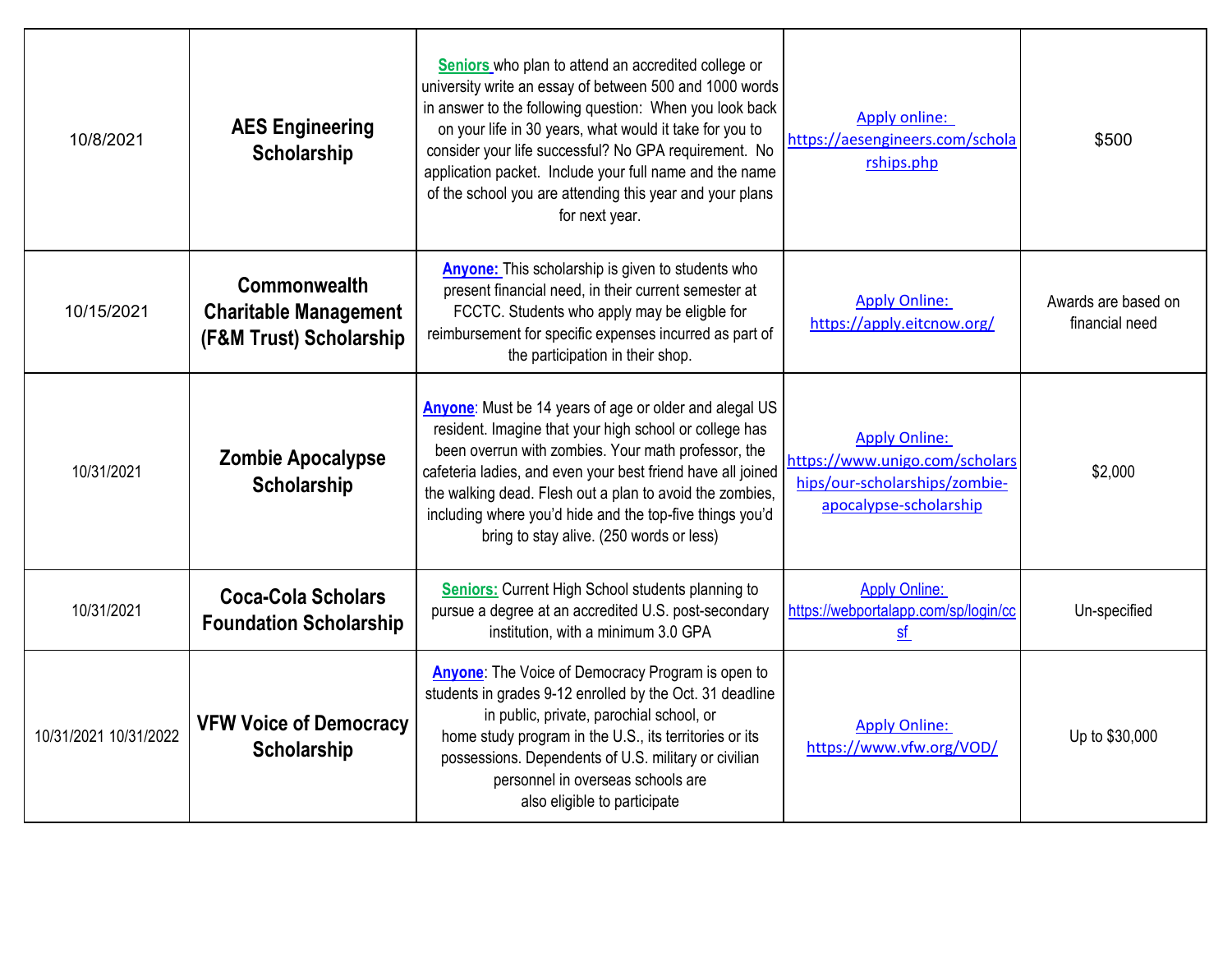| 11/15/2021                               | <b>Most Valuble Student</b>                             | Seniors: Current high school seniors (graduates are not<br>elligable to apply). Applicants DO NOT need to be related<br>to a member of the Elk's. The 20 Top Finalists traditionally<br>participate in an all expenses paid Leadership<br>Weekend in Chicago during which they'll interview with<br>the national judges.                                                                                                                                                                                                                    | <b>Apply Online:</b><br>https://www.elks.org/scholars/s<br>cholarships/mvs.cfm                         | Ranging from \$1,000 per<br>year to \$12,500 per year              |
|------------------------------------------|---------------------------------------------------------|---------------------------------------------------------------------------------------------------------------------------------------------------------------------------------------------------------------------------------------------------------------------------------------------------------------------------------------------------------------------------------------------------------------------------------------------------------------------------------------------------------------------------------------------|--------------------------------------------------------------------------------------------------------|--------------------------------------------------------------------|
| 11/30/2021                               | <b>The Andrew Flusche</b><br><b>Scholarship Contest</b> | Seniors accepted into a college, university, or trade<br>school. We want to see how creative and convincing you<br>can be with your video. Make sure it is geared towards<br>your peers. Videos can be technical, narrative,<br>documentary, fiction or any other video style you can think https://www.andrewflusche.com<br>of. Video selfies will not be considered. Be creative!<br>We've seen tons of stats and percentages and they get<br>boring. The video must be yours. Music videos taken from<br>YouTube will not be considered. | <b>Apply Online:</b><br>/scholarship/                                                                  | \$500                                                              |
| 11/30/2021                               | <b>Welder Training</b><br>Scholarship                   | Seniors: students seeking welder training in a certificate<br>program less than two years in length through a trade<br>school, community college, or other facility providing<br>welder training. The scholarship cannot be used towards<br>an accociates or bachelor's degree program.                                                                                                                                                                                                                                                     | <b>Apply Online:</b><br>https://www.aws.org/foundatio<br>n/page/welder-training-<br>scholarship        | \$1,000                                                            |
| 07/31/2021 (Fall)<br>11/30/2021 (Spring) | <b>Water Gadget Scholarship</b>                         | Seniors 18 years old or older pursuing a graduation or<br>post-graduation degree in any field, write an essay of 800-<br>1000 words on the "Best Water Gadget" which could be<br>one of these: Softener, Filter, Heater, etc.                                                                                                                                                                                                                                                                                                               | <b>Apply online:</b><br>https://watergadget.com/scholarship/                                           | \$1,250                                                            |
| 12/5/2021                                | <b>American Legion</b><br><b>Oratorical Scholarship</b> | Anyone: Applicants must be under the age of 20,<br>presently enrolled in Junior/High school and a resident of<br>Pennsylvania The student must submit an application to<br>a local Post for sponsorship. A local post can be found at<br>www.legion.org.                                                                                                                                                                                                                                                                                    | Apply Online: http://pa-<br>legion.com/wp-<br>content/uploads/2021/09/2022-<br>oratorical-brochure.pdf | First Place: \$7500 Second<br>Place: \$5000 Third Place:<br>\$4000 |
| 12/1/2021                                | <b>Barbara Lotze</b><br>Scholarship                     | <b>Seniors:</b> Undergraduate students enrolled, or planning to<br>enroll, in physics teacher preparation curricula and high<br>school seniors entering such programs are eligible                                                                                                                                                                                                                                                                                                                                                          | <b>Apply Online:</b><br>https://aapt.org/programs/grants/blot<br>ze application.cfm                    | \$2,000                                                            |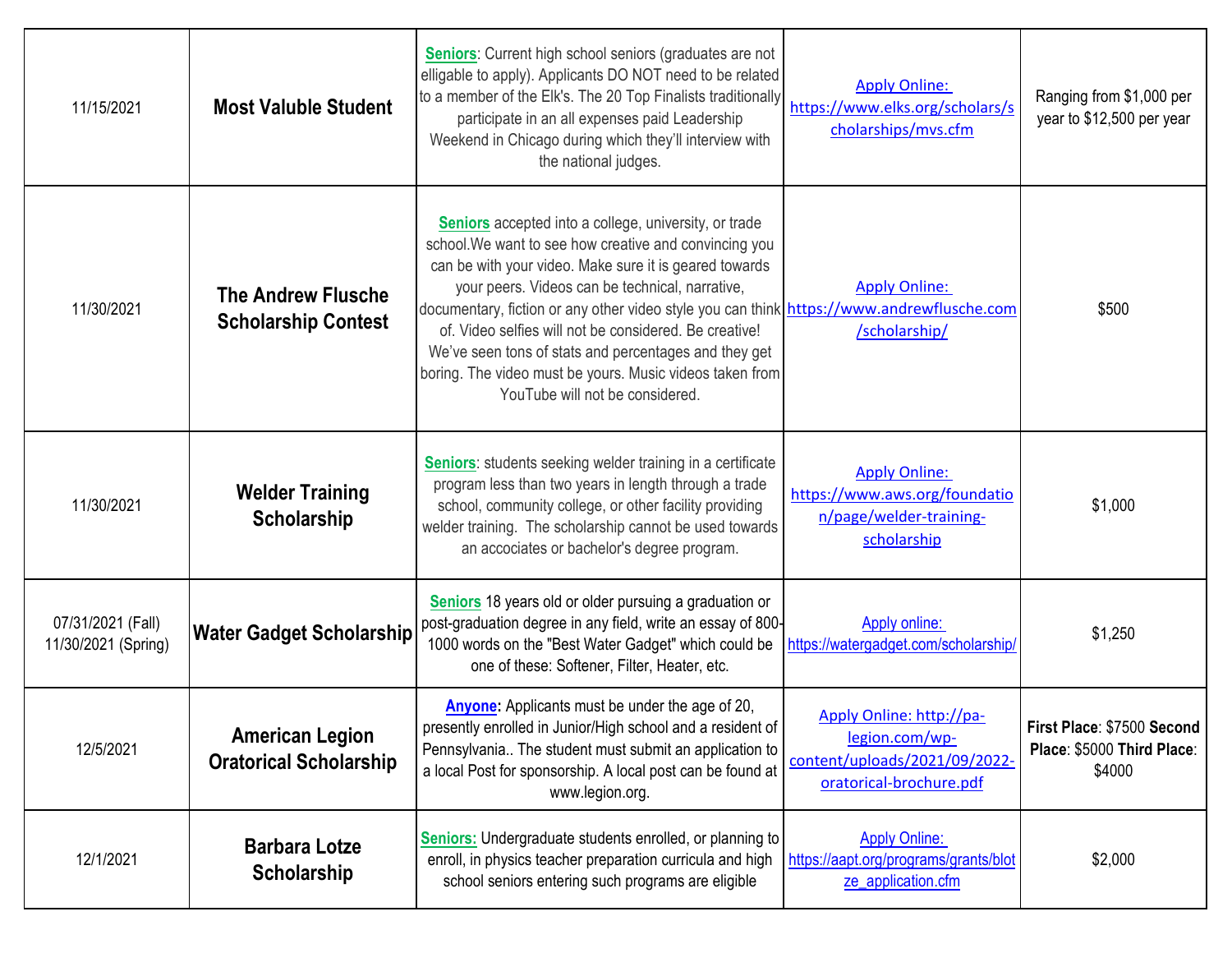| 08/01/2021 (Fall)<br>12/01/2021 (Spring) | <b>Chuan Ai Lu Engstrom</b><br><b>Memorial Scholarship</b>                           | Seniors accepted as a full time student of an accredited<br>American university or college with a minimum GPA of<br>2.5. Write an essay of a minimum of 800 words about:<br>Discuss your vision of electronic design, engineering and<br>manufacturing in the global economy.                                                                                                                                              | Apply online: https://www.pcb-<br>solutions.com/chuan-ai-lu-engstrom-<br>memorial-scholarship/                             | \$1,000                                                                                         |
|------------------------------------------|--------------------------------------------------------------------------------------|----------------------------------------------------------------------------------------------------------------------------------------------------------------------------------------------------------------------------------------------------------------------------------------------------------------------------------------------------------------------------------------------------------------------------|----------------------------------------------------------------------------------------------------------------------------|-------------------------------------------------------------------------------------------------|
| 12/3/2021                                | <b>National Space Club and</b><br><b>Foundation Keynote</b><br>Scholarship           | Seniors: The applicant must have the intention of<br>pursuing a career in the STEM fields and plan to attend<br>an accredited U.S. college or university to follow a course   https://www.spaceclub.org/scho<br>of study to pursue a career in the STEM field, with a<br>preference for those with space related interests.                                                                                                | <b>Aooly Online:</b><br>larship/index.html                                                                                 | \$10,000                                                                                        |
| 12/13/2021                               | <b>The Science Ambassador</b><br><b>Scholarship</b>                                  | Seniors: This full-tuition scholarship for woman in<br>science, technology, engineering, or math. Film a<br>three-minute educational video of yourself explaining a<br>STEM topic you're passionate about. To apply, you must<br>be a high school senior or an undergraduate college<br>student.                                                                                                                           | <b>Apply Online:</b><br>https://www.scienceambassador<br>scholarship.org/                                                  | Organization will pay the<br>winner's undergraduate<br>tuition expenses for up to<br>four years |
| 12/15/2021                               | The Publicity.ai SEO &<br><b>Content Marketing</b><br>Scholarship                    | <b>Seniors:</b> The Publicity ai SEO & Content Marketing<br>Scholarship is a highly competitive award for high school<br>and college students interested in SEO and content<br>marketing. Unlike most scholarships which simply require<br>good luck to win, the Publicity ai scholarship puts the tools<br>for winning in your hands by judging your entry on your<br>ability to appreciate and explain genius marketing! | <b>Apply Online:</b><br>https://publicity.ai/?scholarship                                                                  | \$1,000                                                                                         |
| 12/15/2021                               | <b>Lead Roster B2B Sales &amp;</b><br><b>Marketing Scholarship -</b><br><b>Unigo</b> | <b>Anyone:</b> The Lead Roster B2B Sales & Marketing<br>Scholarship is a highly competitive award for high school<br>and college students interested in sales & marketing.<br>Unlike most scholarships which require a simple essay<br>and "good luck" to win, the Lead Roster scholarship puts<br>the tools for winning in your hands by judging your<br>entry on your ability to market and sell your own ideas!         | <b>Apply Online:</b><br>https://accessscholarships.com/s<br>cholarship/the-lead-roster-b2b-<br>sales-marketing-scholarship | \$1,000                                                                                         |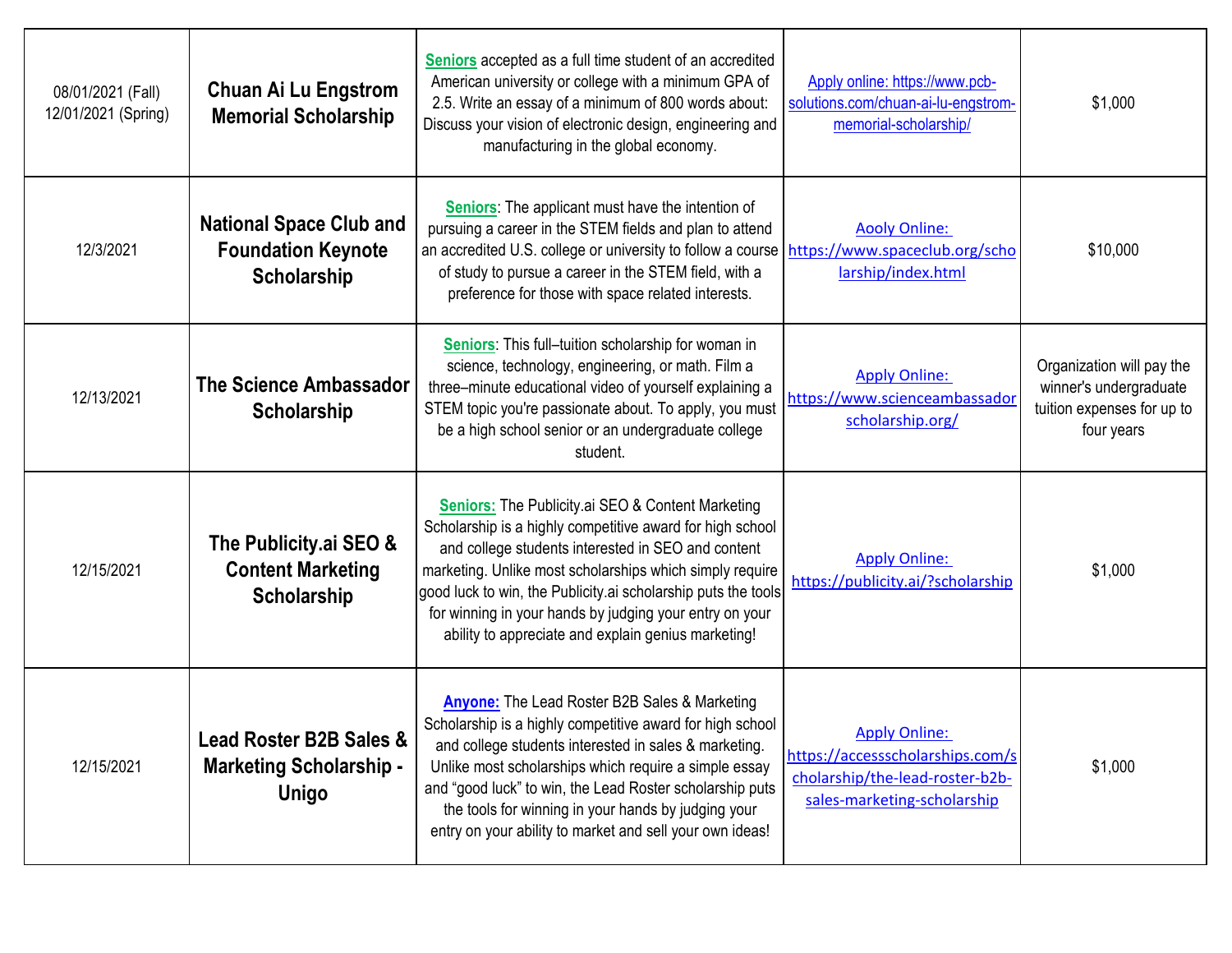| 12/17/2021 | <b>PennDot Innovations</b><br><b>Challenge</b>          | <b>Anyone:</b> The PennDOT Innovations Challenge is a<br>statewide competition that challenges teams of students<br>in ninth through 12th grade to use their problem-solving,<br>creative, and strategic-thinking abilities to solve real-world<br>transportation challenges. Regional winners will be<br>selected by PennDOT's Engineering Districts. Those<br>winners will move on to a statewide competition where an<br>overall winner will be selected. | <b>Apply Online:</b><br>https://www.penndot.gov/about-<br>us/PennDOT2020/Pages/Innovation<br>s-Challenge.aspx | \$4,000                                                                              |
|------------|---------------------------------------------------------|--------------------------------------------------------------------------------------------------------------------------------------------------------------------------------------------------------------------------------------------------------------------------------------------------------------------------------------------------------------------------------------------------------------------------------------------------------------|---------------------------------------------------------------------------------------------------------------|--------------------------------------------------------------------------------------|
| 12/30/2021 | <b>Odenza Marketing Group</b><br><b>Volunteer Award</b> | <b>Seniors:</b> A student must have contributed at least 50<br>hours of volunteer (non-paid) service within his/her<br>community over the last 12 months. Must maintain a GPA<br>of 2.5 or higher.                                                                                                                                                                                                                                                           | <b>Apply Online:</b><br>https://odenzamarketinggroupv<br>olunteeraward.com/application.<br>php                | \$500                                                                                |
| 12/31/2021 | <b>Free Speech Essay</b><br><b>Contest</b>              | Juniors and Seniors: in U.S. high schools, including<br>home-schooled students, as well as U.S. citizens<br>attending high school overseas. Students must submit an<br>essay between 700 and 900 words on the topic provided.                                                                                                                                                                                                                                | <b>Apply Online:</b><br>https://www.thefire.org/resourc<br>es/high-school-network/essay-<br>contest/          | First Place \$10,000 Second<br>Place \$5000 Third Place<br>\$1000 Fourth Place \$500 |
| 12/31/2021 | <b>CCS Bank's Young</b><br><b>Scholars Scholarship</b>  | Seniors: applicants must be enrolled at an academic<br>institute, with a minimun 3.0 GPA                                                                                                                                                                                                                                                                                                                                                                     | Download the PDF application:<br>HTTPS://CCBANK.US/SCHOLARSH<br>IP/                                           | \$2,000                                                                              |
| 12/31/2021 | <b>Top Ten List Scholarship</b>                         | Anyone: Must be 14 years of age or older and alegal US<br>resident. Create a Top Ten List of the top ten reasons you<br>should get this scholarship. (250 words or less)                                                                                                                                                                                                                                                                                     | <b>Apply Online:</b><br>https://www.unigo.com/scholars<br>hips/our-scholarships/top-ten-<br>list-scholarship  | \$1,500                                                                              |
| 12/31/2021 | \$10k Scholarship - Unigo                               | <b>Anyone:</b> Must be 14 years of age or older at time of<br>application. Must be a legal U.S. resident. Applicants<br>must respond to the following question: "2020 was a year<br>to be remembered. What will you remember most about<br>2020 and why is it important to you?" (250 words or less)                                                                                                                                                         | <b>Apply Online:</b><br>https://www.unigo.com/scholars<br>hips/our-scholarships/unigo-10k-<br>scholarship     | \$10k                                                                                |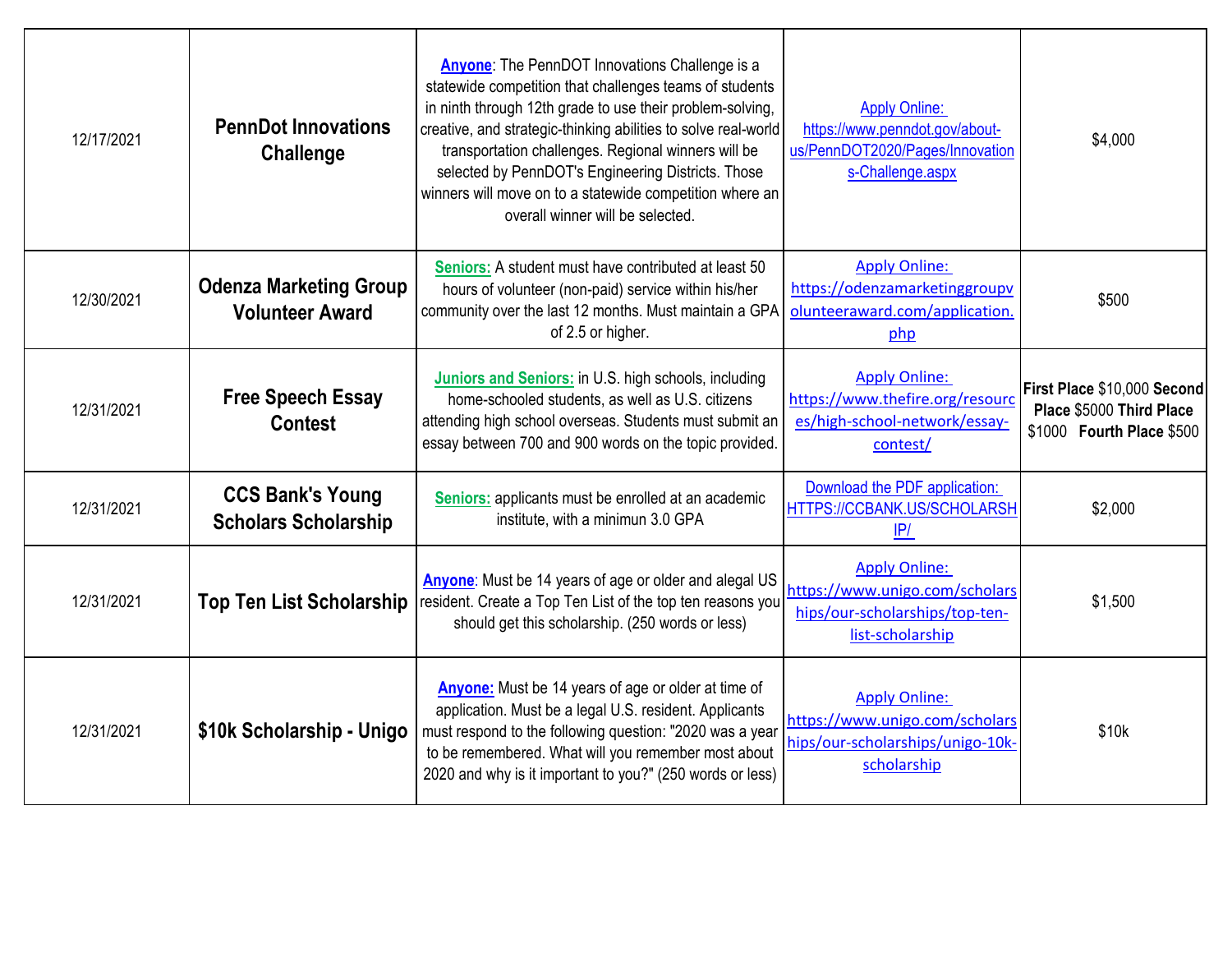| 12/31/2021 | <b>Empathy for Animals</b><br>Scholarship            | Seniors: Open to veterinary students enrolled in<br>veterinary studies, animal sciences or a similar<br>undergraduate program at an accredited university. To<br>qualify, applicants must demonstrate both academic<br>distinction in pre-veterinary or animal sciences studies, as<br>well as a financial need. This scholarship will be awarded<br>to students with career interests in clinical veterinary<br>medicine, animal research and related areas. | Visit the counseling office for more<br>information                                                                                           | \$500                                                              |
|------------|------------------------------------------------------|---------------------------------------------------------------------------------------------------------------------------------------------------------------------------------------------------------------------------------------------------------------------------------------------------------------------------------------------------------------------------------------------------------------------------------------------------------------|-----------------------------------------------------------------------------------------------------------------------------------------------|--------------------------------------------------------------------|
| 1/5/2022   | <b>FFA Scholarships</b>                              | <b>Anyone:</b> Whether you are planning on attending a<br>specialized training program or seeking a four-year<br>degree, the National FFA Scholarship Program has<br>opportunities for all. Scholarships support FFA high<br>school seniors and collegiate members as well as non-<br>FFA members.                                                                                                                                                            | <b>Apply Online:</b><br>https://www.ffa.org/participate/<br>grants-and-<br>scholarships/scholarships/                                         | <b>Various Amounts</b>                                             |
| 1/6/2022   | <b>GE-Reagan Foundation</b><br>Scholarship           | Seniors: Current high school seniors enrolled full-time in<br>a y year program at an accredited college or university.<br>Applicant must show attributes of leadership, drive,<br>integrity, and citizenship. Hold a minimum 3.0 GPA.                                                                                                                                                                                                                         | <b>Apply Online:</b><br>https://www.reaganfoundation.<br>org/education/scholarship-<br>programs/ge-reagan-foundation-<br>scholarship-program/ | <b>Amount Varies</b>                                               |
| 1/8/2022   | <b>American Legion Essay</b><br><b>Contest</b>       | Anyone: Any student enrolled in grades 9 through 12 in a<br>public, private or parochial, cyber school or who is home<br>schooled in Pennsylvania is eligible to participate.<br>Students MUST prepare essays without assistance.                                                                                                                                                                                                                             | Apply Online: http://pa-<br>legion.com/wp-<br>content/uploads/2021/09/2022<br>Dept.-Essay-brochure-9-12-<br>grades.pdf                        | First Place: \$3500 Second<br>Place: \$3000 Third Place:<br>\$2500 |
| 1/12/2022  | The Jackie Robinson<br><b>Foundation Scholarship</b> | Seniors: To be eligible, you must be a graduating,<br>minority High School Senior who presents financial need<br>and demonstrates a record of achademic excellence,<br>leaderdship potential, and dedication to community<br>service. Must plan to attend an accredited 4-year college<br>or university and provide official SAT and/or ACT test<br>scores.                                                                                                   | <b>Apply Online:</b><br>https://www.jackierobinson.org/<br>apply/                                                                             | Un-specified                                                       |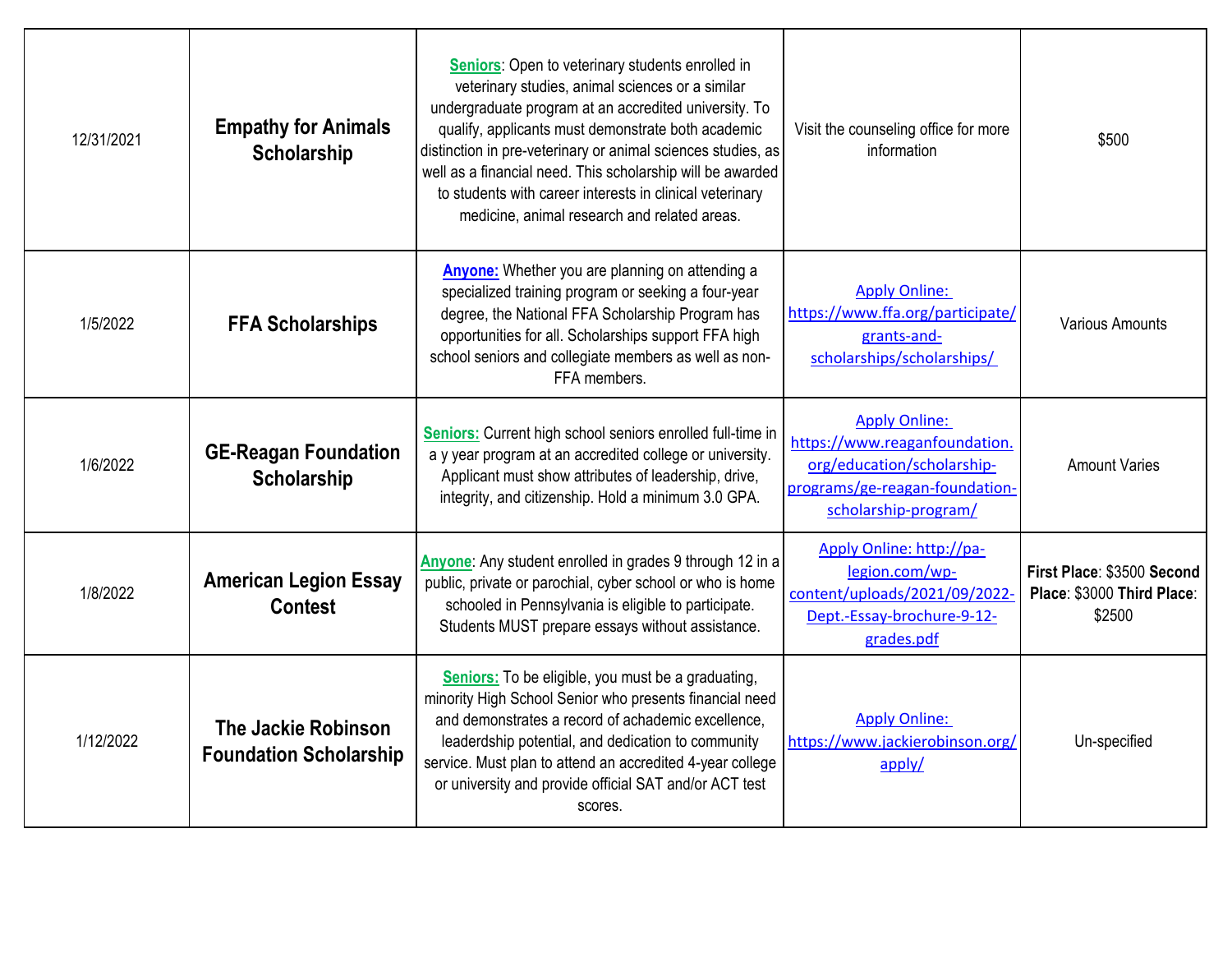| 1/14/2022 | John F. Kennedy Essay<br><b>Contest &amp; Scholarship</b> | <b>Anyone:</b> The contest is open to United States high school<br>students in grades nine through twelve attending public,<br>private, parochial, or home schools; U.S. students under<br>the age of twenty enrolled in a high school<br>correspondence/GED program in any of the fifty states,<br>the District of Columbia, or the U.S. territories; and U.S.<br>citizens attending schools overseas. Past winners and<br>finalists are not eligible to participate. Employees of John<br>Hancock Financial Services and members of their families<br>are not eligible to participate. | <b>Apply Online:</b><br>https://www.jfklibrary.org/learn<br>/education/profile-in-courage-<br>essay-contest/getting-started | First-place: \$10,000<br>Second-place: \$3,000<br>Five Finalists: \$1,000<br>Eight Semi-finalists: \$100 |
|-----------|-----------------------------------------------------------|------------------------------------------------------------------------------------------------------------------------------------------------------------------------------------------------------------------------------------------------------------------------------------------------------------------------------------------------------------------------------------------------------------------------------------------------------------------------------------------------------------------------------------------------------------------------------------------|-----------------------------------------------------------------------------------------------------------------------------|----------------------------------------------------------------------------------------------------------|
| 1/14/2022 | <b>DECA / NTHS Scholarship</b>                            | NTHS Members: Applicants must be current members of<br>both DECA and NTHS                                                                                                                                                                                                                                                                                                                                                                                                                                                                                                                | Log onto NTHS.org with your user<br>name and password (provided when<br>you enrolled) to find scholarships                  | \$1,000                                                                                                  |
| 1/31/2022 | I Have A Dream<br>Scholarship - Unigo                     | <b>Anyone:</b> Must be 14 years of age or older at time of<br>application. Must be a legal U.S. resident. Applicants<br>must respond to the following question: "We want to<br>know what do you dream about? Whether it's some<br>bizarre dream you had last week, or your hopes for the<br>future, share your dreams with us for a chance to win<br>\$1,500 for college." (250 words or less)                                                                                                                                                                                           | <b>Apply Online:</b><br>https://www.unigo.com/scholars<br>hips/our-scholarships/i-have-a-<br>dream-scholarship              | \$1,500                                                                                                  |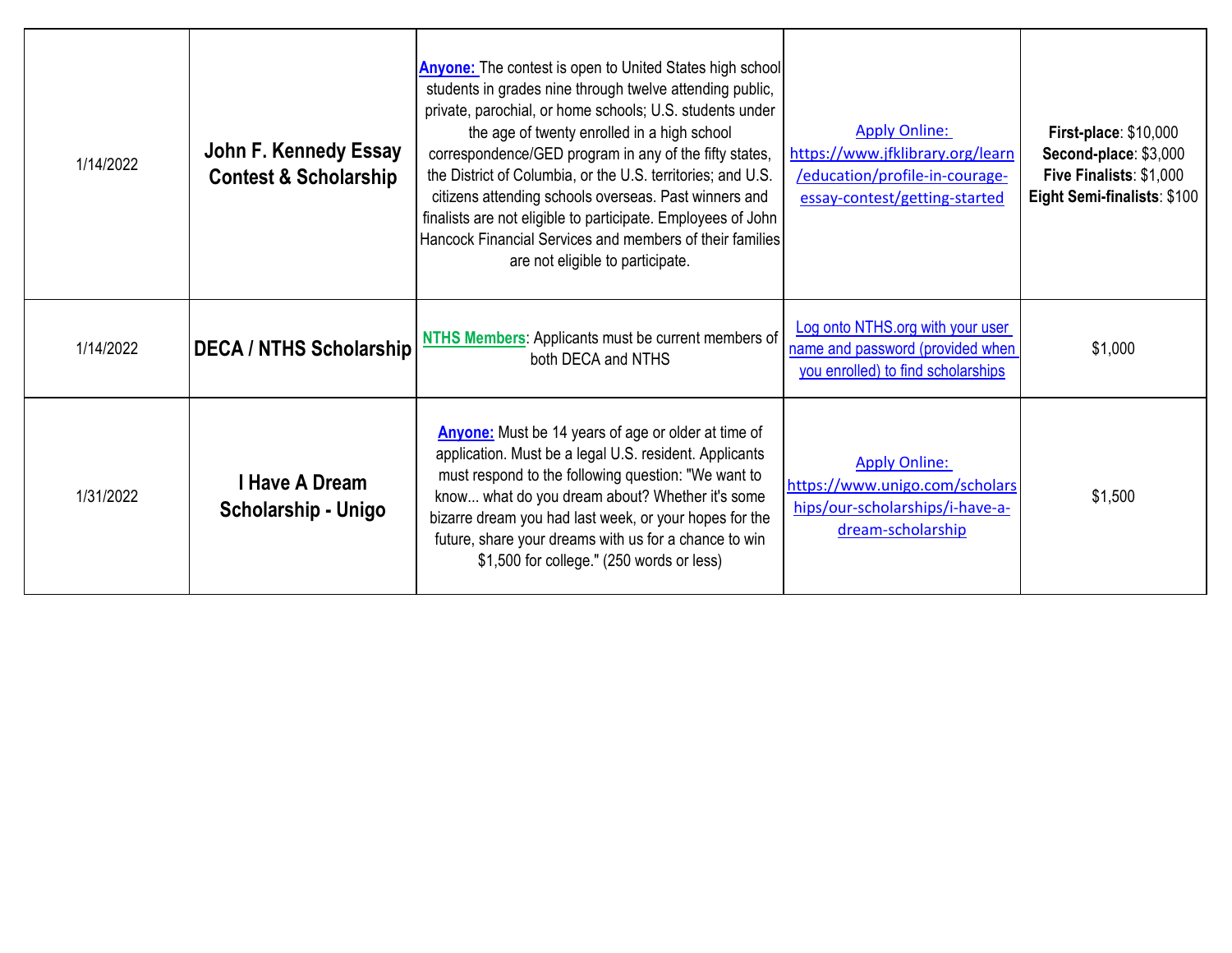| 1/31/2022 | <b>Irene and Daisy</b><br><b>MacGregor Memorial</b>            | <b>Seniors:</b> The Irene and Daisy MacGregor Memorial<br>Scholarship is awarded to two students of high scholastic<br>standing and character who have been accepted into or<br>are pursuing an approved course of study to become a<br>medical doctor (no pre-med, veterinarian or physician<br>assistant) at an approved, accredited medical school.<br>Renewal is conditional upon maintenance of a GPA of<br>3.25. This scholarship is also available to students who<br>have been accepted into or who are pursuing an<br>approved course of study in the field of psychiatric nursing<br>at the graduate level at accredited medical schools,<br>colleges, or universities. There is a preference to females<br>"if equally qualified." | <b>Apply Online:</b><br>https://dar.academicworks.com/                      | \$5,000 |
|-----------|----------------------------------------------------------------|-----------------------------------------------------------------------------------------------------------------------------------------------------------------------------------------------------------------------------------------------------------------------------------------------------------------------------------------------------------------------------------------------------------------------------------------------------------------------------------------------------------------------------------------------------------------------------------------------------------------------------------------------------------------------------------------------------------------------------------------------|-----------------------------------------------------------------------------|---------|
| 1/31/2022 | The Leo W. and Alberta V.<br><b>Thomas Utz Scholarship</b>     | <b>Seniors:</b> A scholarship in the amount of \$4000 each year<br>for four consecutive years to a student majoring in the<br>subject of English. Renewal is conditional upon<br>maintenance of a GPA of 3.25 based on a 4.0 scale used https://dar.academicworks.com/<br>by the educational institution. An official transcript must be<br>submitted to the Office of the Reporter General each year<br>by July 10th or the scholarship is forfeited.                                                                                                                                                                                                                                                                                        | <b>Apply Online:</b><br>opportunities/335                                   | \$4,000 |
| 1/31/2022 | Mary Elizabeth Lockwood<br><b>Beneventi MBA</b><br>Scholarship | <b>Seniors:</b> attending graduate school full-time in an<br>accredited college or university and majoring in business<br>administration (MBA). The applicant must have a<br>minimum GPA of 3.25 based on a 4.0 scale or the<br>equivalent GPA on the scale used by the applicable<br>educational institution. The scholarship is not<br>automatically renewable, however, recipients may reapply<br>for consideration each year for up to four consecutive<br>years.                                                                                                                                                                                                                                                                         | <b>Apply Online:</b><br>https://dar.academicworks.com/<br>opportunities/327 | \$2,000 |
| 1/31/2022 | <b>Occupational / Physical</b><br><b>Therapy Sholarship</b>    | <b>Seniors:</b> Awarded to three students who are in financial<br>need and have been accepted or are attending an<br>accredited school of occupational therapy (including art,<br>music, or physical therapy).                                                                                                                                                                                                                                                                                                                                                                                                                                                                                                                                | <b>Apply Online:</b><br>https://dar.academicworks.com/<br>opportunities/319 | \$2,000 |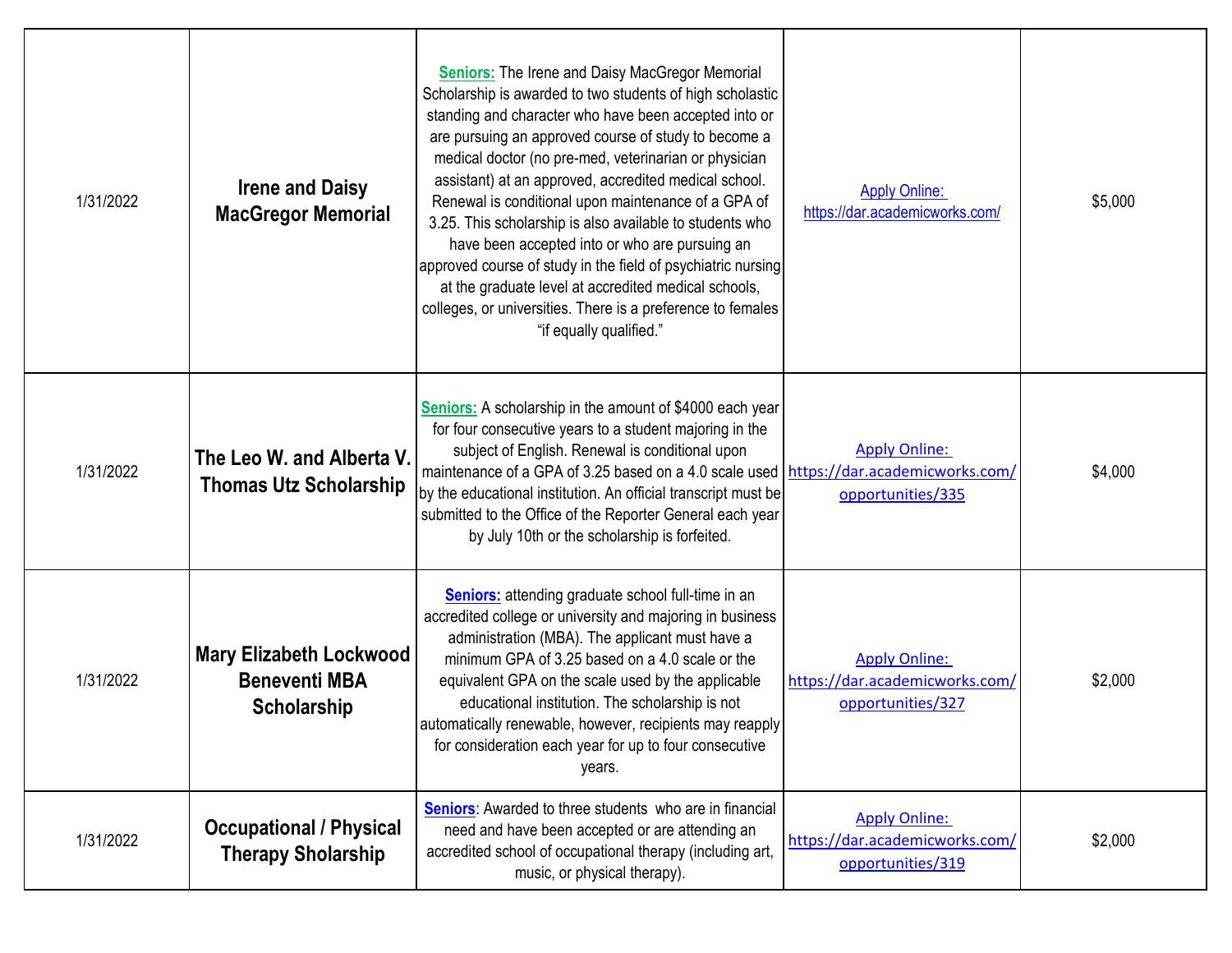| 1/31/2022 | <b>Richard and Elizabeth</b><br><b>Dean Scholarship</b> | <b>Seniors:</b> The Richard and Elizabeth Dean Scholarship<br>awards two scholarships for up to four consecutive years<br>to graduating high school students. The selection process<br>shall be based on academic merit with an initial minimum<br>GPA of 4.0. Renewal is conditional upon maintenance of<br>a GPA of 3.25. This scholarship is renewable only after<br>review and approval of the annual official transcript. | <b>Apply Online:</b><br>https://dar.academicworks.com/<br>opportunities/317 | \$5,000 |
|-----------|---------------------------------------------------------|--------------------------------------------------------------------------------------------------------------------------------------------------------------------------------------------------------------------------------------------------------------------------------------------------------------------------------------------------------------------------------------------------------------------------------|-----------------------------------------------------------------------------|---------|
| 1/31/2022 | Leslie Andree Hanna<br><b>Medical</b>                   | <b>Seniors:</b> a deserving female student who is attending<br>medical or osteopathic school. The selection process is<br>based on academic merit with a minimum GPA of 3.25 on<br>a 4.0 scale or the equivalent GPA on the scale used by<br>the applicable educational institution. The recipient may<br>reapply for the scholarship each year, but is not<br>guaranteed the award.                                           | <b>Apply Online:</b><br>https://dar.academicworks.com/<br>opportunities/333 | \$5,000 |
| 1/31/2022 | Alice W. Rooke<br><b>Scholarship</b>                    | Seniors: A one-time only \$5,000 scholarship awarded to<br>one student enrolled or accepted into an accredited<br>medical or osteopathic school, college, or university (no<br>pre-med, physician assistant, nurse practitioner, or<br>veterinarian). The scholarship is not automatically<br>renewable; however, an applicant may reapply for up to<br>four years. Preference is given to females, if equally<br>qualified.   | <b>Apply Online:</b><br>https://dar.academicworks.com/                      | \$5,000 |
| 1/31/2022 | <b>Caroline E. Holt Nursing</b><br><b>Scholarship</b>   | <b>Seniors:</b> A one-time \$2,500 award is given to three<br>students who are in financial need and who have been<br>accepted or are currently enrolled in an accredited school<br>of nursing. A letter of acceptance into a nursing program<br>or a transcript stating the applicant is in a nursing program<br>must be included with the application.                                                                       | <b>Apply Online:</b><br>https://dar.academicworks.com/<br>opportunities/349 | \$2,500 |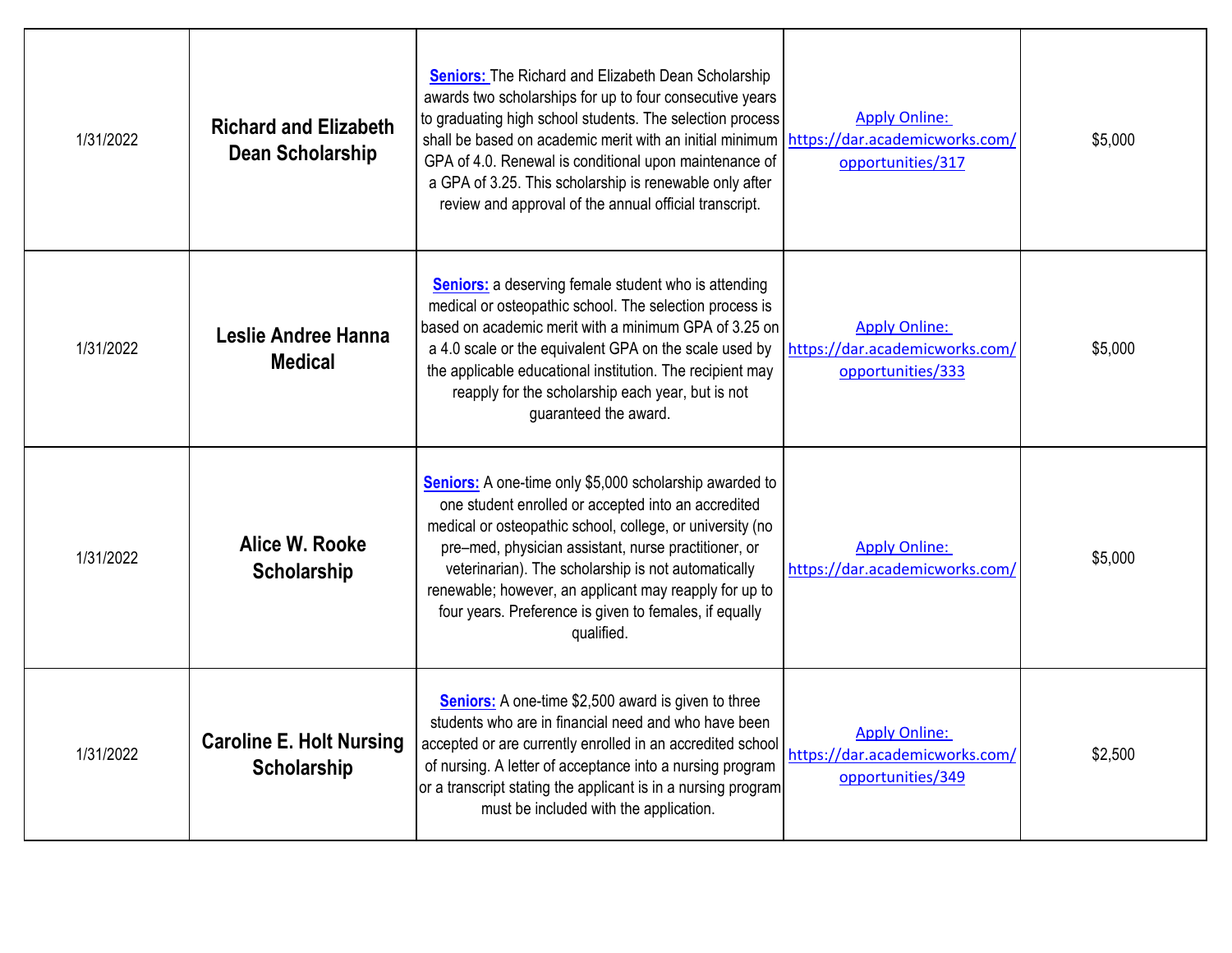| 1/31/2022 | 1st Ed Credit Union<br>Scholarship                                         | <b>Seniors:</b> Open to members of 1st Ed Credit Union, who<br>are currently a high school senior who will enroll in a full-<br>time undergraduate program during the 2022-2023 school https://www.1edcu.org/scholars<br>year at an accredited two or four-year college/university or<br>a vocational/technical school in the United States.                                                                                                                                                                                                                                            | <b>Apply online:</b><br>hip-2022/                                                                                                                       | \$1,500 |
|-----------|----------------------------------------------------------------------------|-----------------------------------------------------------------------------------------------------------------------------------------------------------------------------------------------------------------------------------------------------------------------------------------------------------------------------------------------------------------------------------------------------------------------------------------------------------------------------------------------------------------------------------------------------------------------------------------|---------------------------------------------------------------------------------------------------------------------------------------------------------|---------|
| 1/31/2022 | <b>Dr. Francis Anthony</b><br><b>Beneventi Medical</b><br>Scholoarship     | Seniors: A preferred amount \$5,000 scholarship awarded<br>to one student who has been accepted into or enrolled in<br>an approved, accredited medical school, college, or<br>university (no pre-med, physician assistant, nurse<br>practitioner, or veterinarian). The applicant must have a<br>minimum GPA of 3.25 on a 4.0 scale or the<br>equivalent GPA on the scale used by the applicable<br>educational institution. This scholarship is not<br>automatically renewed. However, recipients may reapply<br>for consideration each year for up to four consecutive<br>years.      | <b>Apply Online:</b><br>https://dar.academicworks.com/<br>opportunities/341                                                                             | \$5,000 |
| 2/1/2022  | <b>The Garden Club</b><br><b>Federation of</b><br>Pennsylvania Scholarship | Seniors: All scholarships are awarded to students who<br>plan to further their education in Agriculture Education,<br>Agronomy, Floriculture, Horticulture, Landscape<br>Architecture, Botany, Biology (excluding Medical),<br>Conservation, Environmental Concerns (Management:<br>Environmental Engineering, Conservation, etc.) Forestry,<br>Plant Pathology, City (Rural/Urban) Planning, Wildlife<br>Science, Land Management, and/or allied subjects.<br>Applicants for all scholarships/grants must be residents of<br>Pennsylvania and sponsored by a Federated Garden<br>Club. | <b>Apply Online:</b><br>https://www.pvbears.org/site/ha<br>ndlers/filedownload.ashx?modul<br>einstanceid=2975&dataid=4745<br>&FileName=gardenclub13.pdf | \$1,000 |
| 2/1/2022  | <b>PACAC Scholarship</b>                                                   | <b>Seniors:</b> Applicants must show academic performance in<br>a college prep curriculum, with a minimum GPA of 3.0.<br>They must prove financial need and a commitment to<br>furthering their post-secondary education. Applicants<br>must also be a PACAC Member.                                                                                                                                                                                                                                                                                                                    | <b>Apply Online:</b><br>https://www.pacac.org/pacac-<br>scholarship                                                                                     | \$1,500 |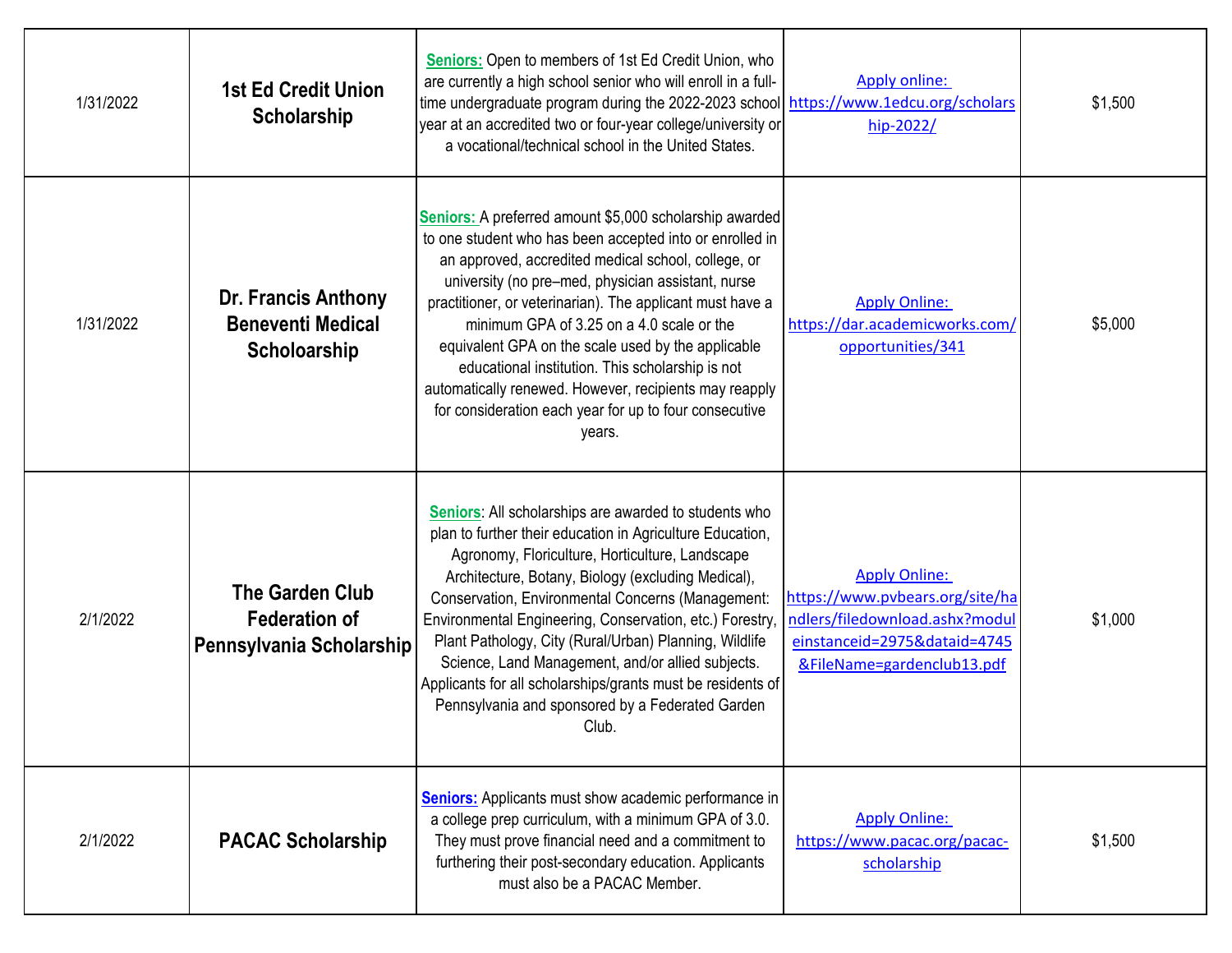| 2/1/2022  | <b>EGIA Foundation HVAC</b><br><b>Scholarship</b>                | Seniors and students age 18-26. The first 350<br>applicants will be considered. If interest<br>dictates, the limit may be raised to<br>accommodate for more applications. Current<br>students must continue to be enrolled through<br>January 1, 2023. Applicants are required to<br>upload documentation that the eligible HVAC<br>program is offered at the school applied<br>to/enrolled. Employees and children of<br>employees of EGIA and the EGIA Foundation<br>are ineligible to apply.                            | <b>Apply Online:</b><br>https://egiafoundation.org/what-we-<br>do/scholarship | \$2,500                            |
|-----------|------------------------------------------------------------------|----------------------------------------------------------------------------------------------------------------------------------------------------------------------------------------------------------------------------------------------------------------------------------------------------------------------------------------------------------------------------------------------------------------------------------------------------------------------------------------------------------------------------|-------------------------------------------------------------------------------|------------------------------------|
| 2/1/2022  | <b>National Garden Club</b><br><b>Scholarship</b>                | Seniors: Must be attending school full-time and have<br>cumulative GPA of at least 3.25. Must be planning a<br>career related to gardening, landscape design,<br>environmental issues, floral design or horticulture and<br>must major in a related field.                                                                                                                                                                                                                                                                 | Application Available in the<br><b>Counseling Office</b>                      | Amount determined based<br>on need |
| 1/14/2022 | <b>United States JCI Senate</b><br><b>Foundation Scholarship</b> | Seniors: Graduating high school seniors in the United<br>States, where that state has an active JCI Senate<br>program                                                                                                                                                                                                                                                                                                                                                                                                      | <b>Apply Online:</b><br>http://www.usjcisenate.org/scho<br>larship-program    | \$1,000                            |
| 2/15/2022 | <b>Christopher Columbus</b><br><b>Essay Contest</b>              | Anyone: The contest is open to students in<br>grades 9 through 12 in public, private, or<br>parochial schools, or to those who are home<br>schooled. This contest is conducted<br>without regard to race, religion, gender, or<br>national origin. Essays must have a word count   https://www.niaf.org/programs/<br>between 800-1,200 words and will be judged<br>for historical accuracy,<br>adherence to topic, organization of materials,<br>interest, originality, spelling, grammar,<br>punctuation, and<br>neatness | <b>Apply Online:</b><br>niaf-ncca-christopher-columbus-<br>essay-contest/     | \$1,200                            |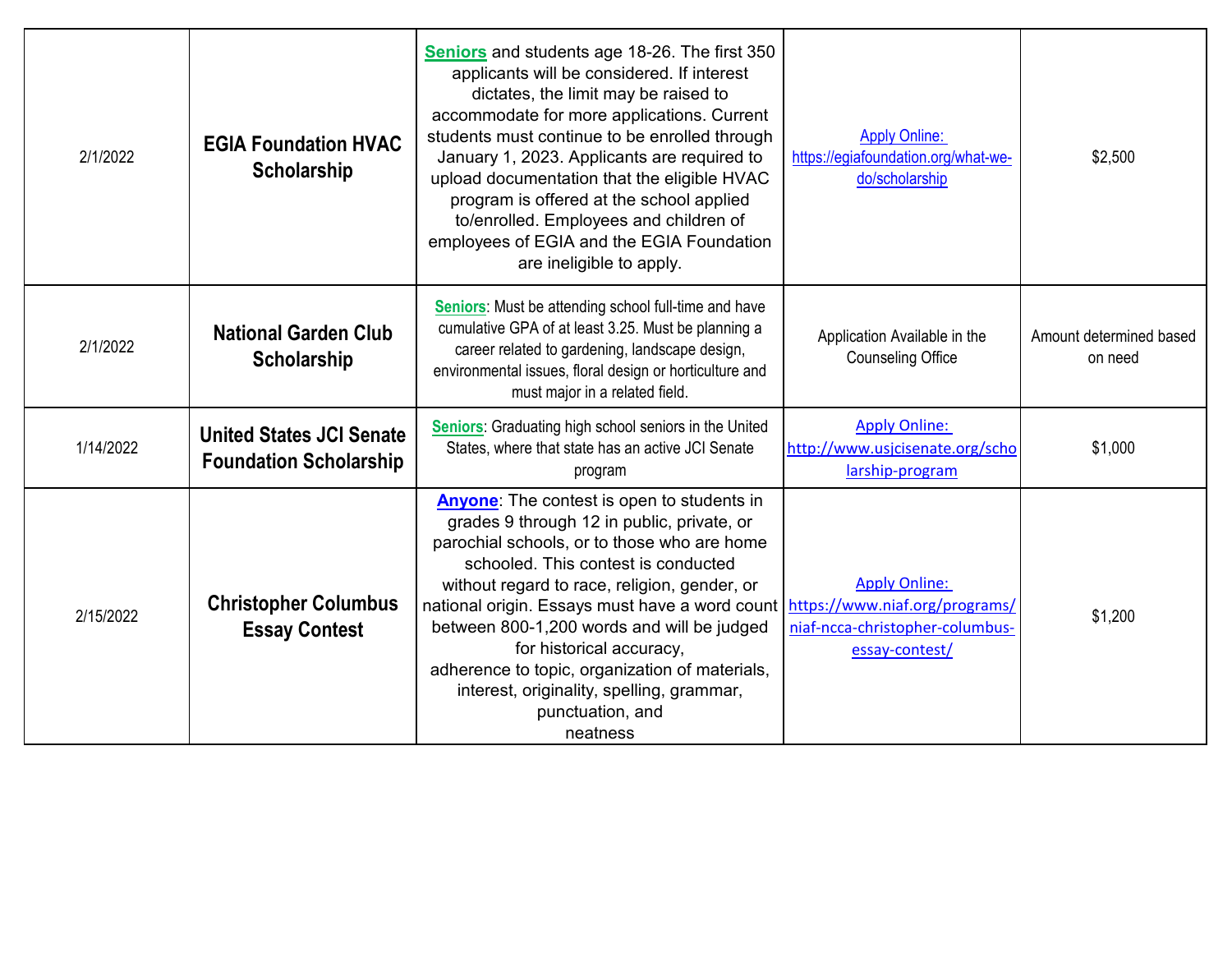| 2/15/2022 | <b>VFW Auxiliary Continuing</b><br><b>Education Scholarship</b>                    | <b>Seniors:</b> The VFW Auxiliary is pleased to present<br>scholarships to assist members and their immediate<br>family members who wish to further their education by<br>pursing a college degree or career direction at a<br>vocational/technical school. Applicant must be 18 years of<br>age or older and be one of the following: current VFW<br>Aux member or a Spouse/Son/Daughter of a current VFW<br>Aux member     | Application Available in the<br><b>Counseling Office</b>                                                                                                                                  | \$1,000                                                                         |
|-----------|------------------------------------------------------------------------------------|------------------------------------------------------------------------------------------------------------------------------------------------------------------------------------------------------------------------------------------------------------------------------------------------------------------------------------------------------------------------------------------------------------------------------|-------------------------------------------------------------------------------------------------------------------------------------------------------------------------------------------|---------------------------------------------------------------------------------|
| 2/15/2022 | <b>Opening Doors to</b><br><b>Opportunity Scholarship</b>                          | Seniors: Must be enrolled in an accredited<br>college/university, for at least 12 credit hours as<br>a hospitality management major. Must maintain<br>a minimun 2.5 GPA.                                                                                                                                                                                                                                                     | <b>Apply Online:</b><br>https://www.ahlafoundation.org   Bachelor: \$7500 (Full-time),<br>/scholarships/academic-<br>scholarships/ahlaf-self-<br>nominated-<br>scholarships#scholarAmex   | \$3750 (Part-time)<br>Associates: \$3000 (Full-<br>$time)$ , \$1500 (Part-time) |
| 2/25/2022 | <b>Merit Shop Training &amp;</b><br><b>Research Center</b><br><b>Scholarships</b>  | Seniors: planning to attend a trade school, college or<br>university program that is directly related to a construction<br>career. This includes skilled trades, engineering,<br>architecture, and construction management. Write an<br>essay stating why you are interested in a career in<br>construction and how the merit shop and free enterprise<br>philosophies will affect your career.                              | <b>Apply Online:</b><br>https://abckeystone.org/scholars<br>hips/                                                                                                                         | Eight to twelve awards of<br>\$1,500 to \$3,000                                 |
| 2/25/2022 | <b>Greencastle Antrim</b><br><b>Endowment Health</b><br><b>Careers Scholarship</b> | <b>Seniors:</b> Applicants must be a graduating senior from<br>Greencastle-Antrim High School pursuing a career in<br>health care to be eligible. Applicants must complete<br>application, one-page explanation of future educational<br>goals, provide two-letters of recommendation from<br>professional educators or community leaders, and an<br>official transcript from your junior or senior years of high<br>school. | <b>Apply Online:</b><br>https://www.wellspan.org/about<br>/wellspan-in-the-<br>community/community-health-<br>wellness/summit-<br>endowment/greencastle-antrim-<br>endowment-scholarship/ | \$2000 Award (x7) and \$500<br>Award $(x10)$                                    |
| 2/28/2022 | <b>Scholars Helping Collars</b><br>Scholarship                                     | <b>Anyone:</b> Students will submit an essay detailing their<br>volunteer efforts to help animals in need, describing how<br>that involvement has changed their lives and community<br>or shaped their perceptions on the importance of animal<br>welfare.                                                                                                                                                                   | <b>Apply Online:</b><br>https://www.petplay.com/pages<br>/scholarship                                                                                                                     | First Place: \$1500 Second<br>Place: \$300 Third Place:<br>\$200                |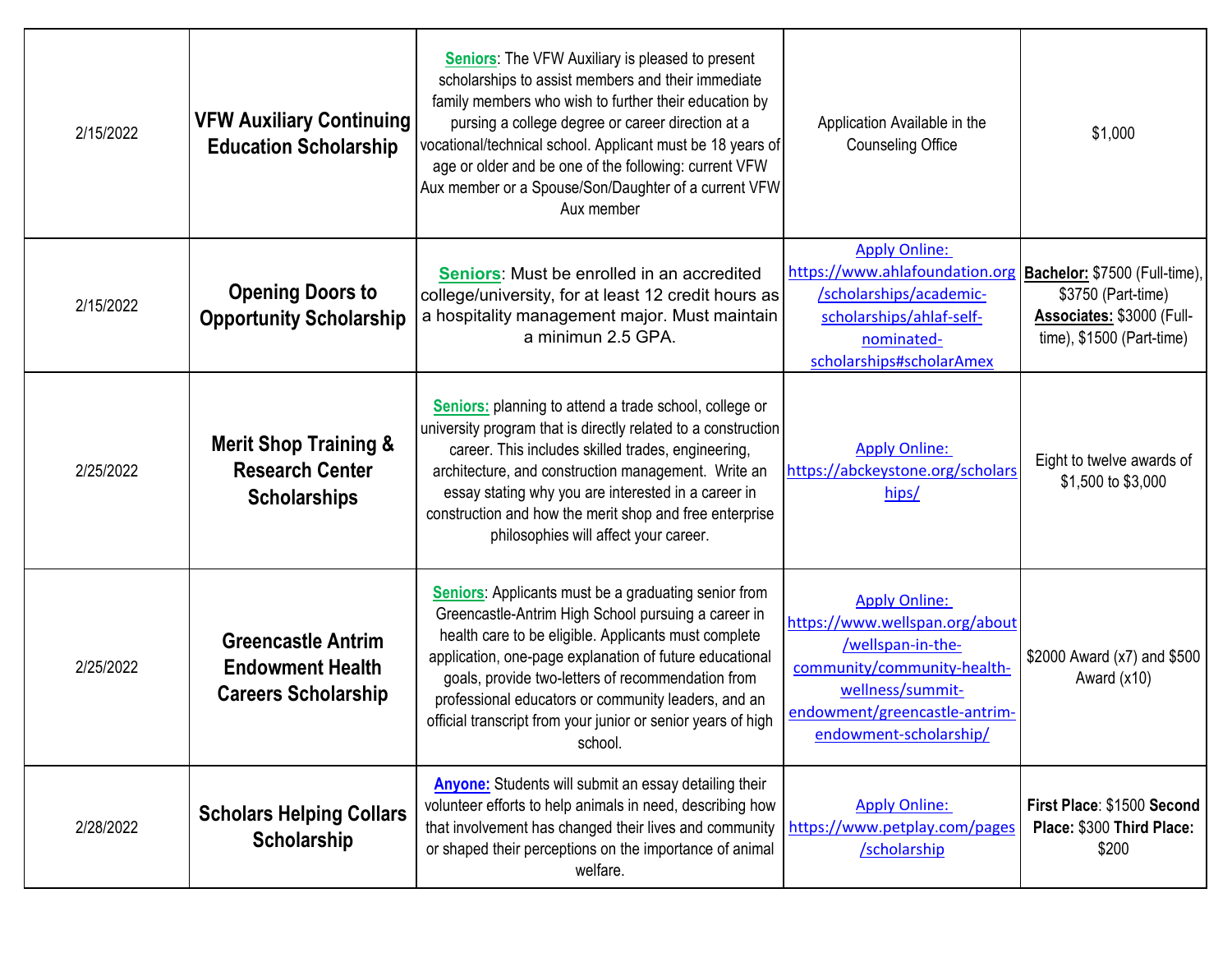| 2/28/2022 | <b>Sweet &amp; Simple</b><br>Scholarship - Unigo                    | <b>Anyone:</b> Must be 14 years of age or older at time of<br>application. Must be a legal U.S. resident. Applicants<br>must respond to the following question: "Not every gift has<br>to be expensive or extravagant. In fact, sometimes it's the  https://www.unigo.com/scholars<br>sweet and simple things that make a real difference in our<br>lives. Think back and tell us about something you<br>received as a gift and why it meant so much to you." (250<br>words or less) | <b>Apply Online:</b><br>hips/our-scholarships/sweet-and-<br>simple-scholarship                             | \$1,500         |
|-----------|---------------------------------------------------------------------|--------------------------------------------------------------------------------------------------------------------------------------------------------------------------------------------------------------------------------------------------------------------------------------------------------------------------------------------------------------------------------------------------------------------------------------------------------------------------------------|------------------------------------------------------------------------------------------------------------|-----------------|
| 3/1/2022  | Penn College: Career &<br><b>Technical Education</b><br>Scholarship | Seniors: To be eligible, students must be a Pennsylvania<br>resident, currently enrolled and completed atleast one<br>year (or 360 hours) in a state approved Career and<br>Technical Education (CTE) program. Must earn a 2.0 cum<br>GPA fro all CTE completed coursework, submit an officail aid/scholarships/career-technical<br>CTC transcript, complete/submit the Penn College<br>Scholarship Application, and file a FAFSA.                                                   | <b>Apply Online:</b><br>https://www.pct.edu/admissions<br>/financial-<br>education-scholarship             | \$2000 Annually |
| 3/1/2022  | <b>Mabel M Witmer</b><br>Scholarship                                | <b>Seniors:</b> Students must plan to attend a technical or<br>trade school after graduation. Must be a resident of<br>Franklin/Cumberland County. Preference is given to<br>students who have worked or Co-Oped in their chosen<br>profession. Must submit an essay discussing your plans<br>and future goals within your chosen profession, and how<br>you became interested in it. You must also present<br>financial need.                                                       | <b>Apply Online:</b><br>https://www.tfec.org/wp-<br>content/uploads/Witmer OnePa<br>geSummary.pdf          | N/A             |
| 3/1/2022  | <b>NCCER &amp; Build your</b><br><b>Future Scholarship</b>          | NTHS Members: Current NTHS members who are<br>studying construction related discipline                                                                                                                                                                                                                                                                                                                                                                                               | Log onto NTHS.org with your user<br>name and password (provided when<br>you enrolled) to find scholarships | \$2,000         |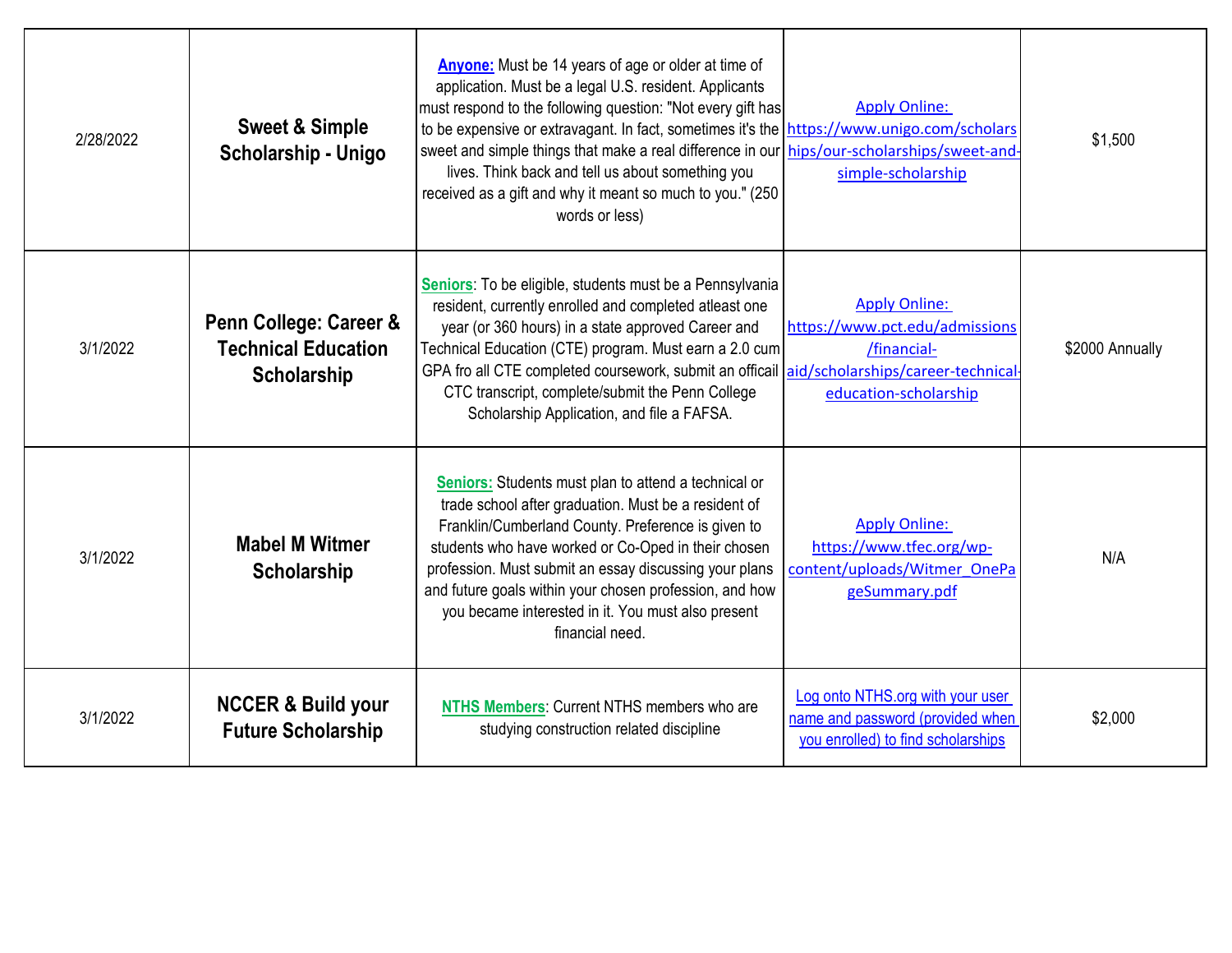| 3/1/2022 | Angela D. Piatt Memorial<br><b>Vocational-Technical</b><br>Scholarship     | <b>Seniors:</b> The applicant must be a citizen of the United<br>States and be a graduating senior in the Waynesboro<br>Area Senior High School, or an individual entering<br>schooling not more than one year following graduation.<br>They must be enrolled in or have a declared intention to<br>enroll in an accredited post-secondary institution on a full-<br>time basis in a program of vocation-technical training | Applications available in the<br>Counseling Office of Career Tech                                                                                   | \$1,000.00 to be paid at the<br>rate of \$500.00 per semester<br>over a one (1) year program |
|----------|----------------------------------------------------------------------------|-----------------------------------------------------------------------------------------------------------------------------------------------------------------------------------------------------------------------------------------------------------------------------------------------------------------------------------------------------------------------------------------------------------------------------|-----------------------------------------------------------------------------------------------------------------------------------------------------|----------------------------------------------------------------------------------------------|
| 3/1/2022 | <b>Waynesboro Hospital</b><br><b>Auxilary Health Career</b><br>Scholarship | <b>Seniors:</b> Applicants must reside in the Waynesboro or<br>Greencastle-Antrim School District, or currently be<br>actively involved with the Student Volunteer program at<br>the Waynesboro Hospital. Applicant must also be<br>accepted by an accredited college or university, focusing<br>on studies in a human health care field.                                                                                   | Applications available in the<br>counseling office                                                                                                  | <b>Amount Varies</b><br>(Approximately \$1000-\$5000<br>per student)                         |
| 3/1/2022 | <b>Women's Democratic</b><br><b>Club of Franklin County</b><br>Scholarship | <b>Seniors:</b> Applicant should be interested in achieving a<br>degree in Government, Political Science, History or a<br>related field, and must be a resident of Franklin County. If<br>over 18, applicant must be a registered Democrat. If<br>ineligible to vote, at least one parent must be registered<br>as a Democrat.                                                                                              | Applications available in the<br>counseling office                                                                                                  | \$500                                                                                        |
| 3/1/2022 | <b>Penn College Now</b><br><b>Scholarships</b>                             | <b>Seniors:</b> Students must complete at least one Penn<br>College NOW course (of any credit value) with a minimun<br>GPA of 3.0 in the course. They must enroll in Penn<br>College as a full-time freshman student, for the fall<br>semester after high school graduation and maintain a 2.5<br>cum GPA while enrolled. Appliants must complete the<br>essay in the scholarship application.                              | <b>Apply online:</b><br>https://www.pct.edu/admissions<br>/financial-aid/scholarships/penn<br>college-scholarships/penn-<br>college-now-scholarship | 1 Award at \$4000<br>(renewable up to four years)<br>and 10 Awards at \$1,000<br>each        |
| 3/1/2022 | Pennsylania House of Rep<br>Scholarship                                    | <b>Seniors:</b> Graduating seniors and legal residents of PA,<br>with a minimum 3.0 GPA, planning to attend any 4 year<br>college in PA, and demonstrating leadership and<br>community service.                                                                                                                                                                                                                             | Apply online:<br>https://www.tfec.org/scholarshi<br>ps/pahr/                                                                                        | <b>Amount Varies</b>                                                                         |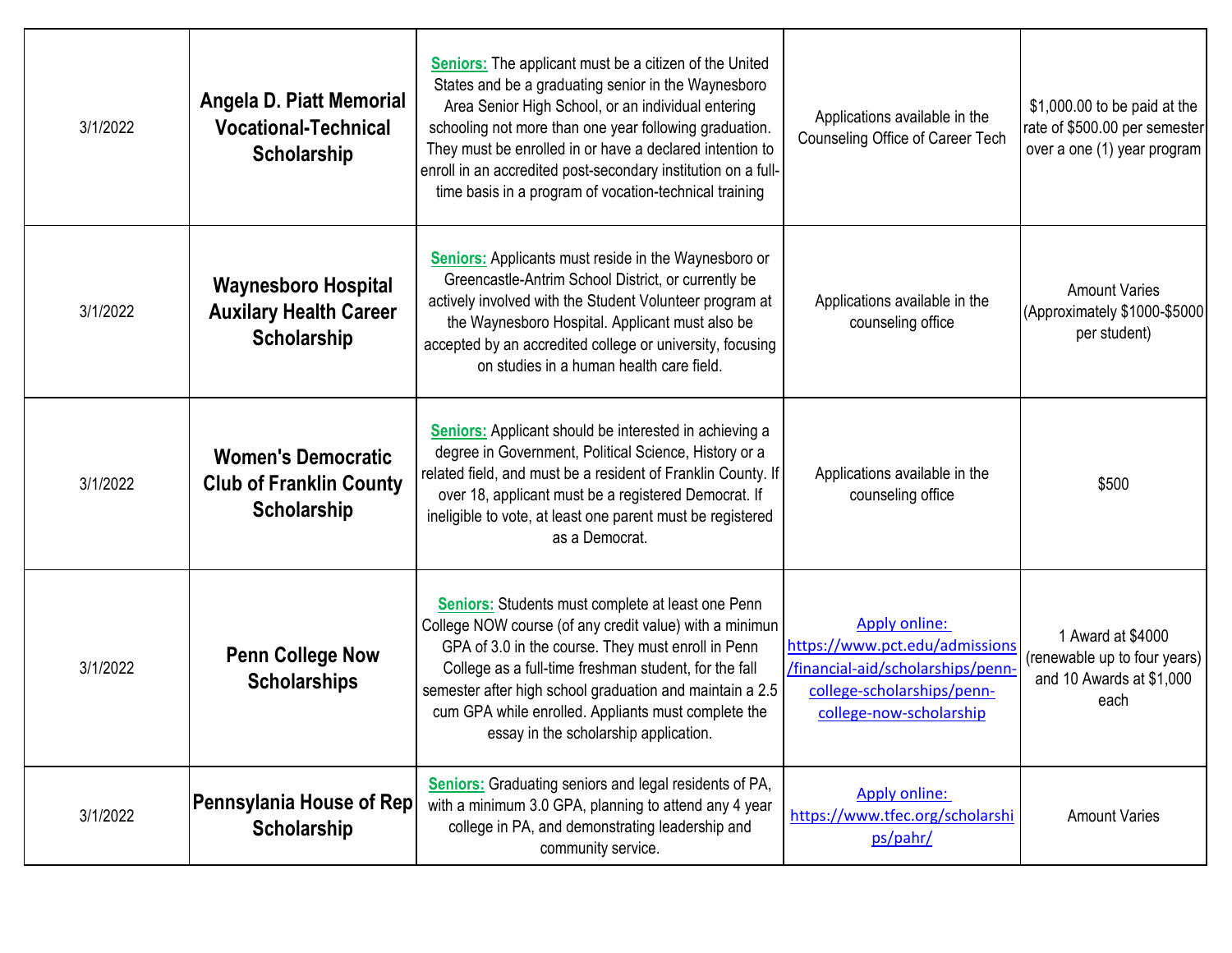| 3/1/2022  | <b>Hermine Solt Student</b><br>Scholarship                                                       | Seniors: This scholarship will be given to an eligible<br>senior applicant graduating from a Pennsylvania High<br>School or Pennsylvania Cyber Charter School to be used<br>as either tuition assistance or as a school bookstore credit<br>at any approved two or four-year post-secondary<br>institution, college, or university majoring in the business<br>field.                                                              | Applications available in the<br><b>Counseling Office</b>                                                                                    | \$500              |
|-----------|--------------------------------------------------------------------------------------------------|------------------------------------------------------------------------------------------------------------------------------------------------------------------------------------------------------------------------------------------------------------------------------------------------------------------------------------------------------------------------------------------------------------------------------------|----------------------------------------------------------------------------------------------------------------------------------------------|--------------------|
| 3/11/2022 | <b>Thomas W. O"Brien</b><br><b>Memorial Scholarship</b>                                          | Seniors: The applicant must be a senior student enrolled<br>in an approved secondary career and technical education<br>program in Pennsylvania and planning to attend a post-<br>secondary institution majoring in a career and technical<br>field. If chosen as a finalist, the applicant must be<br>available for a possible telephone interview. The<br>scholarship is a one-time award and is non-renewable                    | Applications available in the<br>Counseling Office of Career Tech                                                                            | \$1,500            |
| 3/15/2022 | <b>HOSA / NTHS Scholarship</b>                                                                   | NTHS Members: Applicants must be current members of<br>both HOSA and NTHS                                                                                                                                                                                                                                                                                                                                                          | Log onto NTHS.org with your user<br>name and password (provided when<br>you enrolled) to find scholarships                                   | \$1,000            |
| 3/15/2022 | <b>PennHOSA Scholarship</b>                                                                      | Seniors: Applicant must be affiliated with a PennHOSA<br>chapter by October of senior year and demonstrates<br>financial need.                                                                                                                                                                                                                                                                                                     | <b>Apply Online:</b><br>https://www.pahosafoundation.<br>org/                                                                                | Unspecified        |
| 3/15/2022 | <b>Mercer Vu Farms / Ron</b><br>and Judy Hissong<br><b>Scholarship for</b><br><b>Agriculture</b> | Seniors: This scholarship is for any student who resides<br>in the Tuscarora School District and is continuing their<br>education in agriculture or an agricultural related field.<br>Fields may include: Ag Business, Food Science, Animal<br>Science, Ag Engineering, Ag Economics, Ag Education,<br>Veterinary Science, Ag/Diesel Mechanics, Agronomy/Soil<br>Sciences, Ag Law or other degrees as it relates to<br>Agriculture | <b>Apply Online:</b><br>https://www.tfec.org/scholarshi<br>ps/mercer-vu-farms-ron-and-<br>judy-hissong-scholarship-for-<br>agriculture-fund/ | Up to \$5,000 (x4) |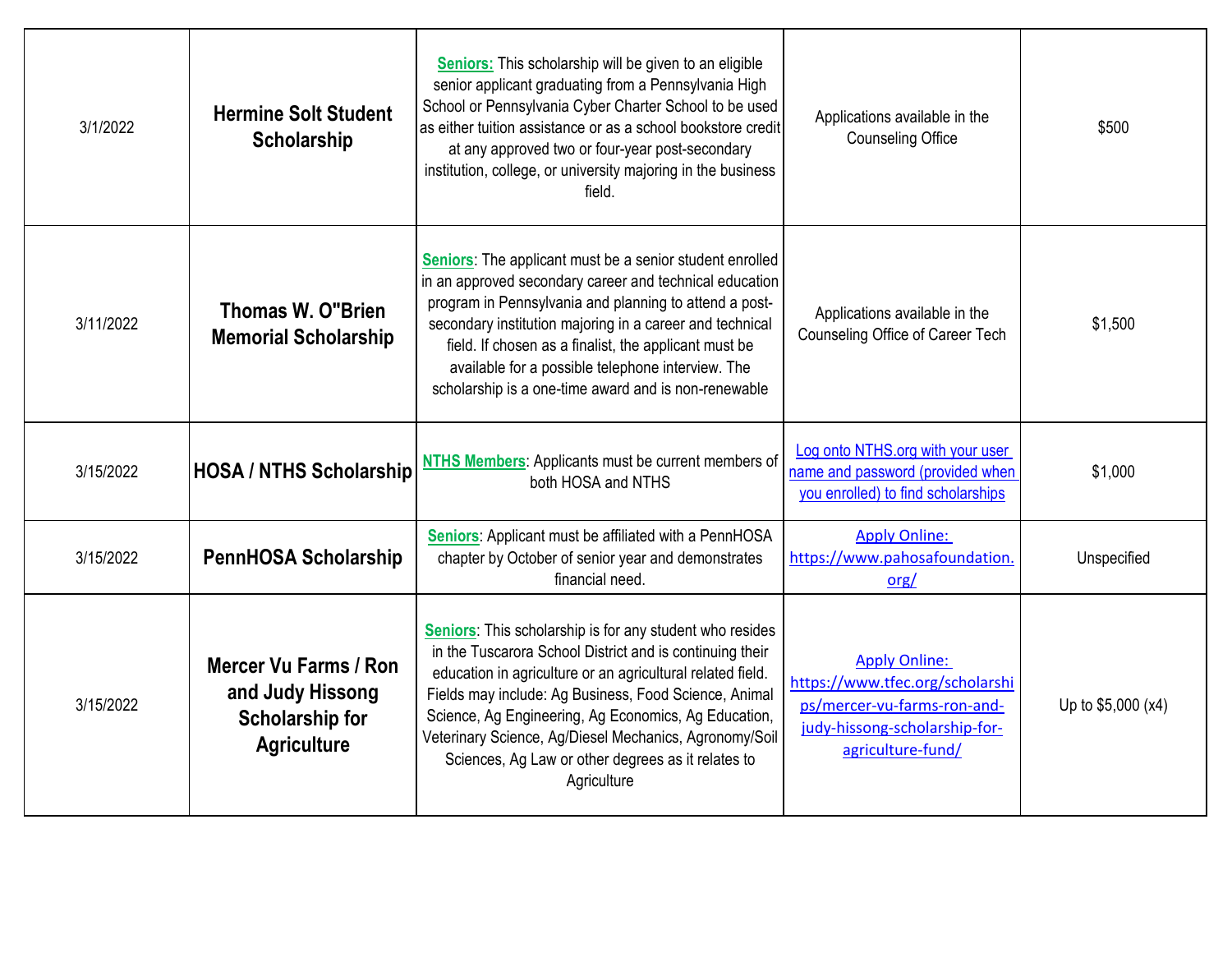| 3/15/2022 | <b>Beyond the Boroughs</b><br><b>National Scholarship</b> | Anyone: Awarded to low-income, full-time students who<br>have been accepted to an accredited four-year college,<br>university, or equivalent. Applicants can be current high<br>school seniors entering college in the fall or students<br>currently attending a college or university.                                                                                                                                                                                              | <b>Apply Online:</b><br>http://www.beyondtheboroughs<br>.org/the-scholarship/scholarship-<br>requirements/                                              | Up to \$20,000                                                                                                 |
|-----------|-----------------------------------------------------------|--------------------------------------------------------------------------------------------------------------------------------------------------------------------------------------------------------------------------------------------------------------------------------------------------------------------------------------------------------------------------------------------------------------------------------------------------------------------------------------|---------------------------------------------------------------------------------------------------------------------------------------------------------|----------------------------------------------------------------------------------------------------------------|
| 3/18/2022 | <b>Orrstown Bank</b><br>Scholarship                       | Seniors: Applicant must be enrolled as a full-time<br>secondary student in good standing (as determined by his<br>or her respective secondary school). Must apply for<br>admission to, be accepted to, and enroll at a post-<br>secondary institution (e.g., university, college, community<br>college, or technical school) for the 2022-2023 academic<br>year as a full-time student. Must be a resident of Franklin<br>County. Home or Cyber-students are encouraged to<br>apply. | <b>Apply Online:</b><br>https://apply.mykaleidoscope.co<br>m/scholarships/OrrstownBankFo<br>undation22                                                  | \$1000 Award (multiple),<br>\$2500 to students attending<br>SU (x2), and \$2500 to a<br>student from FMHS (x1) |
| 3/21/2022 | <b>Standard Motor Products</b><br><b>Scholarship</b>      | Seniors: Must be a graduating senior planning to attend<br>an accredited U.S college or University or an ASE/NATEF<br>Certified post-secondary automotive, heay duty, or<br>collision repair school.                                                                                                                                                                                                                                                                                 | <b>Apply Online:</b><br>https://automotivescholarships.c<br>om/apply-online                                                                             | \$1,000                                                                                                        |
| 3/21/2022 | <b>PAMS Julie Sulivan</b><br><b>Memorial Scholarship</b>  | Seniors: Applicant must be a resident of Pennsylvania or<br>Deleware. Award must be used toward a post-high school<br>education program (proof of enrollment required).<br>Applicant must also use or have used HME Equiptment in<br>the past.                                                                                                                                                                                                                                       | <b>Apply Online:</b><br>https://www.pamsonline.org/sch<br>olarship-award                                                                                | \$1,000                                                                                                        |
| 3/25/2022 | Gary R. Brown<br>Scholarship                              | Seniors: Applicants must have a minimum GPA of 3.0<br>and currently be enrolled in a regionally accredited<br>college or university. Applicants must be pursuing a<br>degree in the field of Environmental Science or<br>Environmental Engineering. Applicants must complete a<br>total of four essays as noted in the scholarship application                                                                                                                                       | <b>Apply Online:</b><br>https://resources.finalsite.net/im<br>ages/v1643639803/kcsdk12paus<br>/rgqs61eux5nbirbun2ls/SCHOLA<br>RSHIPAPPLICATION20221.pdf | Un-specified                                                                                                   |